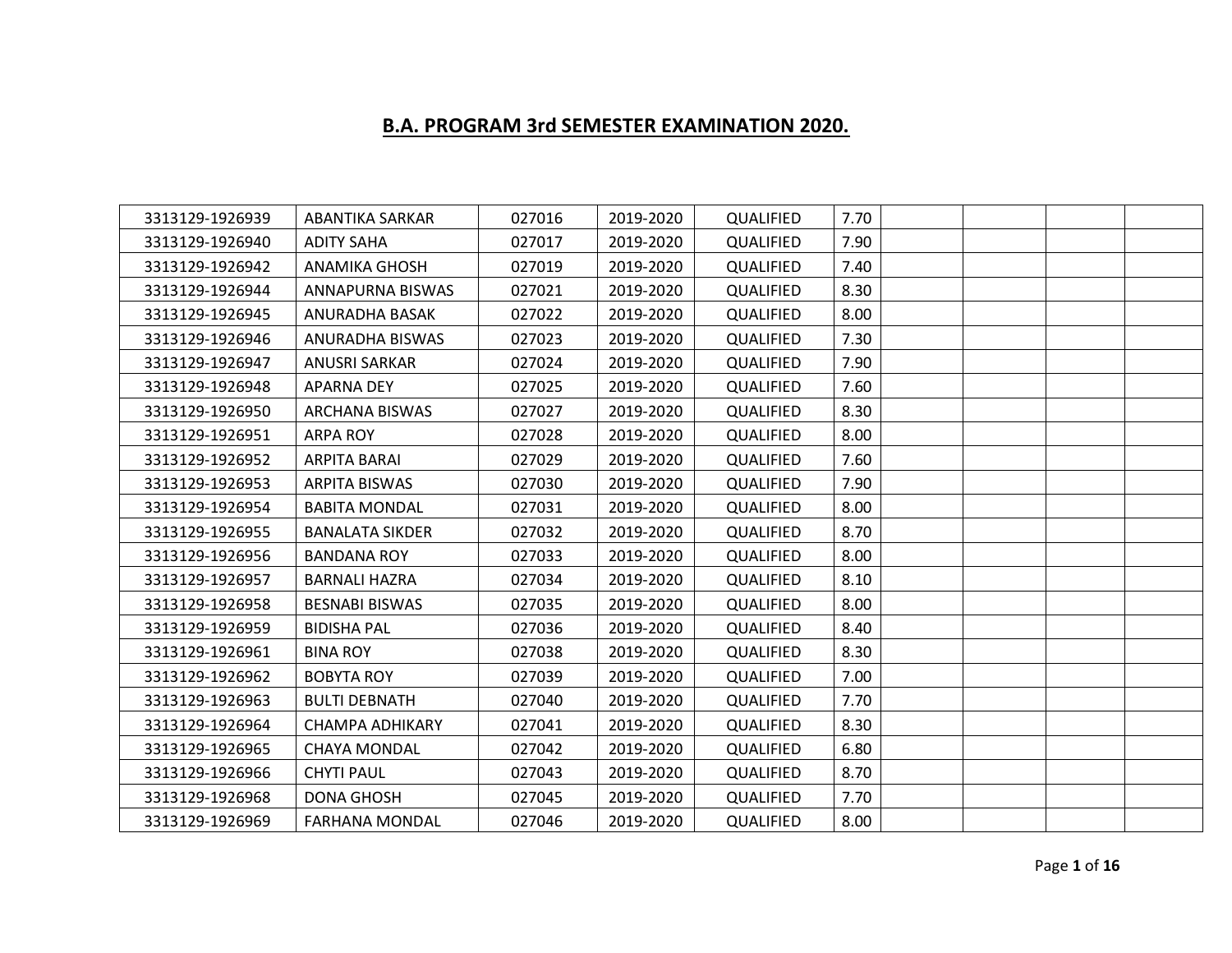| 3313129-1926970 | <b>FIROJA KHATUN</b>  | 027047 | 2019-2020 | QUALIFIED | 8.40 |  |  |
|-----------------|-----------------------|--------|-----------|-----------|------|--|--|
| 3313129-1926971 | <b>GOLAPI MONDAL</b>  | 027048 | 2019-2020 | QUALIFIED | 7.10 |  |  |
| 3313129-1926972 | <b>ITI SARKAR</b>     | 027049 | 2019-2020 | QUALIFIED | 7.50 |  |  |
| 3313129-1926973 | <b>JAYA BISWAS</b>    | 027050 | 2019-2020 | QUALIFIED | 7.70 |  |  |
| 3313129-1926975 | JAYANTI KARATI        | 027052 | 2019-2020 | QUALIFIED | 7.60 |  |  |
| 3313129-1926976 | <b>JHUMUR ROY</b>     | 027053 | 2019-2020 | QUALIFIED | 7.30 |  |  |
| 3313129-1926980 | <b>JYOTI BISWAS</b>   | 027057 | 2019-2020 | QUALIFIED | 7.70 |  |  |
| 3313129-1926982 | <b>KEYA BISWAS</b>    | 027059 | 2019-2020 | QUALIFIED | 8.00 |  |  |
| 3313129-1926983 | <b>KRISHNA BISWAS</b> | 027060 | 2019-2020 | QUALIFIED | 7.30 |  |  |
| 3313129-1926986 | <b>LIPI KHATUN</b>    | 027063 | 2019-2020 | QUALIFIED | 8.40 |  |  |
| 3313129-1926987 | <b>LIPI PODDER</b>    | 027064 | 2019-2020 | QUALIFIED | 7.10 |  |  |
| 3313129-1926988 | <b>LUCKY BALA</b>     | 027065 | 2019-2020 | QUALIFIED | 7.60 |  |  |
| 3313129-1926989 | <b>MAMANI BISWAS</b>  | 027066 | 2019-2020 | QUALIFIED | 8.20 |  |  |
| 3313129-1926990 | <b>MAMANI GHOSH</b>   | 027067 | 2019-2020 | QUALIFIED | 7.10 |  |  |
| 3313129-1926992 | <b>MAMPI SARKAR</b>   | 027069 | 2019-2020 | QUALIFIED | 7.40 |  |  |
| 3313129-1926993 | <b>MANDIRA BISWAS</b> | 027070 | 2019-2020 | QUALIFIED | 7.90 |  |  |
| 3313129-1926995 | <b>MANIKA BISWAS</b>  | 027072 | 2019-2020 | QUALIFIED | 8.00 |  |  |
| 3313129-1926996 | MINAKSHI MONDAL       | 027073 | 2019-2020 | QUALIFIED | 7.00 |  |  |
| 3313129-1926997 | <b>MITA MONDAL</b>    | 027074 | 2019-2020 | QUALIFIED | 7.70 |  |  |
| 3313129-1926999 | <b>MITU ROY</b>       | 027076 | 2019-2020 | QUALIFIED | 7.10 |  |  |
| 3313129-1927001 | <b>MOUMITA BISWAS</b> | 027078 | 2019-2020 | QUALIFIED | 7.80 |  |  |
| 3313129-1927003 | MOUMITA PATARI        | 027080 | 2019-2020 | QUALIFIED | 7.60 |  |  |
| 3313129-1927004 | <b>MOUSUMI BISWAS</b> | 027081 | 2019-2020 | QUALIFIED | 7.30 |  |  |
| 3313129-1927006 | <b>MOUSUMI ROY</b>    | 027083 | 2019-2020 | QUALIFIED | 7.20 |  |  |
| 3313129-1927008 | NANDITA BISWAS        | 027085 | 2019-2020 | QUALIFIED | 6.80 |  |  |
| 3313129-1927009 | <b>NIKITA MONDAL</b>  | 027086 | 2019-2020 | QUALIFIED | 7.40 |  |  |
| 3313129-1927011 | NILANJANA GHOSH       | 027088 | 2019-2020 | QUALIFIED | 7.70 |  |  |
| 3313129-1927013 | PALLABI SIKDER        | 027090 | 2019-2020 | QUALIFIED | 7.60 |  |  |
| 3313129-1927015 | PAMPA BISWAS          | 027092 | 2019-2020 | QUALIFIED | 7.60 |  |  |
| 3313129-1927016 | PAPIA HALDER          | 027093 | 2019-2020 | QUALIFIED | 6.40 |  |  |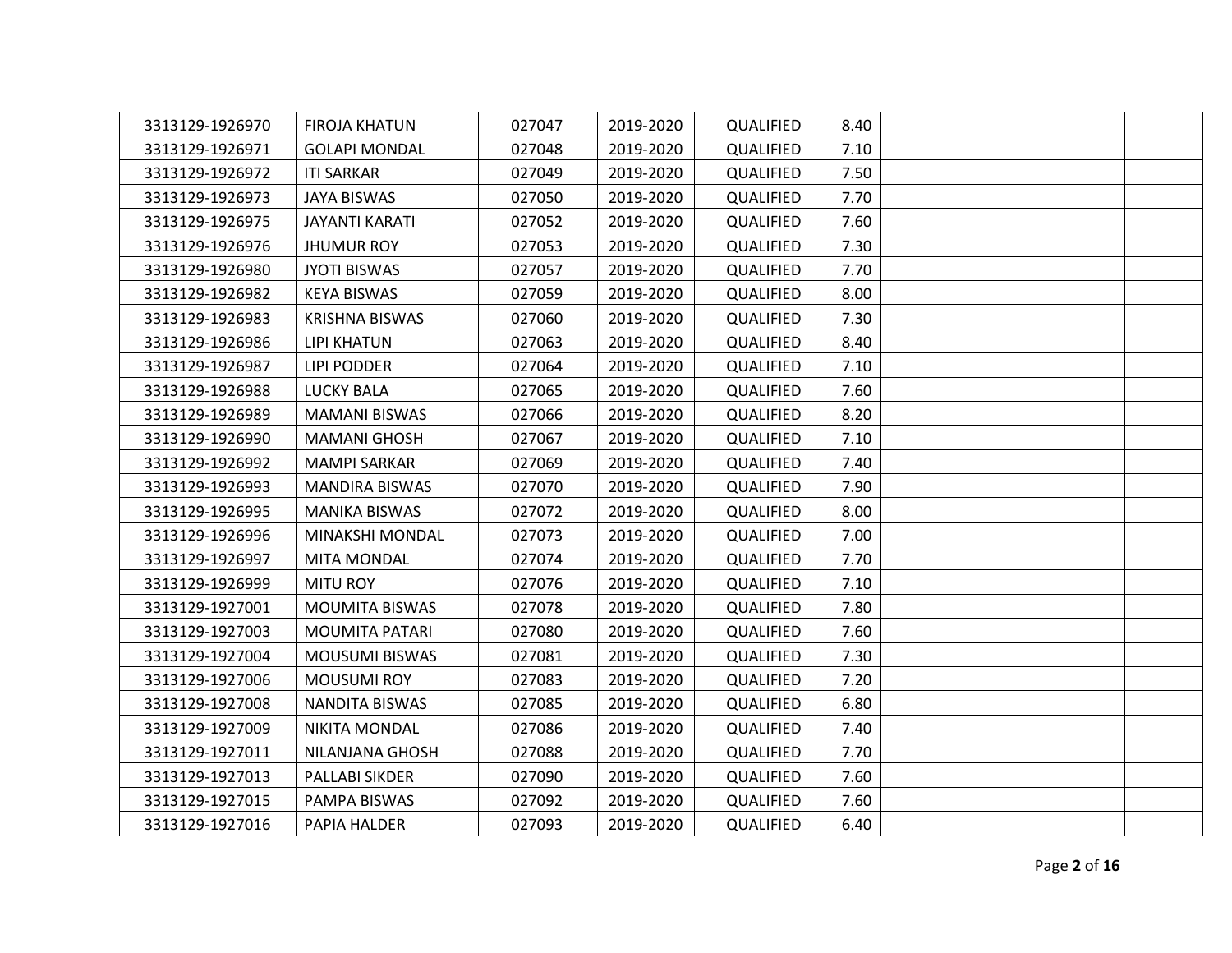| 3313129-1927017 | PAPIYA HALDER       | 027094 | 2019-2020 | QUALIFIED     | 7.70 |  |                |  |
|-----------------|---------------------|--------|-----------|---------------|------|--|----------------|--|
| 3313129-1927019 | PAYEL BISWAS        | 027096 | 2019-2020 | QUALIFIED     | 6.90 |  |                |  |
| 3313129-1927022 | <b>PINKI BAR</b>    | 027099 | 2019-2020 | QUALIFIED     | 7.80 |  |                |  |
| 3313129-1927023 | PINKI BISWAS        | 027100 | 2019-2020 | QUALIFIED     | 7.50 |  |                |  |
| 3313129-1927025 | PIYALI SARKAR       | 027102 | 2019-2020 | QUALIFIED     | 7.30 |  |                |  |
| 3313129-1927027 | PRERONA SAHA        | 027104 | 2019-2020 | QUALIFIED     | 8.00 |  |                |  |
| 3313129-1927028 | PRITI ROY           | 027105 | 2019-2020 | QUALIFIED     | 7.70 |  |                |  |
| 3313129-1927029 | PRIYA ADHIKARY      | 027106 | 2019-2020 | QUALIFIED     | 6.40 |  |                |  |
| 3313129-1927030 | PRIYA BHAKTA        | 027107 | 2019-2020 | QUALIFIED     | 7.40 |  |                |  |
| 3313129-1927032 | PRIYA MONDAL        | 027109 | 2019-2020 | QUALIFIED     | 7.90 |  |                |  |
| 3313129-1927033 | PRIYA SARKAR        | 027110 | 2019-2020 | QUALIFIED     | 7.10 |  |                |  |
| 3313129-1927034 | PRIYANKA BISWAS     | 027111 | 2019-2020 | QUALIFIED     | 6.50 |  |                |  |
| 3313129-1927035 | <b>PUJA BISWAS</b>  | 027112 | 2019-2020 | QUALIFIED     | 7.70 |  |                |  |
| 3313129-1927038 | PUJA HALDER         | 027115 | 2019-2020 | QUALIFIED     | 7.70 |  |                |  |
| 3313129-1927039 | PUNAM GHOSH         | 027116 | 2019-2020 | QUALIFIED     | 7.70 |  |                |  |
| 3313129-1927041 | <b>PUTUL HALDER</b> | 027118 | 2019-2020 | QUALIFIED     | 7.80 |  |                |  |
| 3313129-1927045 | <b>REKHA BISWAS</b> | 027122 | 2019-2020 | QUALIFIED     | 8.20 |  |                |  |
| 3313129-1927047 | RIMPA KARMAKAR      | 027124 | 2019-2020 | QUALIFIED     | 6.70 |  |                |  |
| 3313129-1927049 | <b>RINA BASAK</b>   | 027126 | 2019-2020 | QUALIFIED     | 8.30 |  |                |  |
| 3313129-1927051 | <b>RITU BISWAS</b>  | 027128 | 2019-2020 | QUALIFIED     | 7.90 |  |                |  |
| 3313129-1927054 | RIYA PRAMANIK       | 027131 | 2019-2020 | QUALIFIED     | 7.70 |  |                |  |
| 3313129-1927056 | <b>RIYA SAHA</b>    | 027133 | 2019-2020 | QUALIFIED     | 7.70 |  |                |  |
| 3313129-1927057 | <b>ROTHI SARKAR</b> | 027134 | 2019-2020 | QUALIFIED     | 7.70 |  |                |  |
| 3313129-1927058 | <b>RUMA BISWAS</b>  | 027135 | 2019-2020 | QUALIFIED     | 7.00 |  |                |  |
|                 |                     |        |           |               |      |  | <b>BNGPSE-</b> |  |
| 3313129-1927059 | <b>RUMI MANDAL</b>  | 027136 | 2019-2020 | SUPPLEMENTARY |      |  | 1              |  |
| 3313129-1927060 | <b>RUNU BISWAS</b>  | 027137 | 2019-2020 | QUALIFIED     | 7.40 |  |                |  |
| 3313129-1927061 | <b>RUPA BISWAS</b>  | 027138 | 2019-2020 | QUALIFIED     | 7.40 |  |                |  |
| 3313129-1927064 | SADHANA BASU        | 027141 | 2019-2020 | QUALIFIED     | 7.60 |  |                |  |
| 3313129-1927065 | SADHANA MONDAL      | 027142 | 2019-2020 | QUALIFIED     | 7.60 |  |                |  |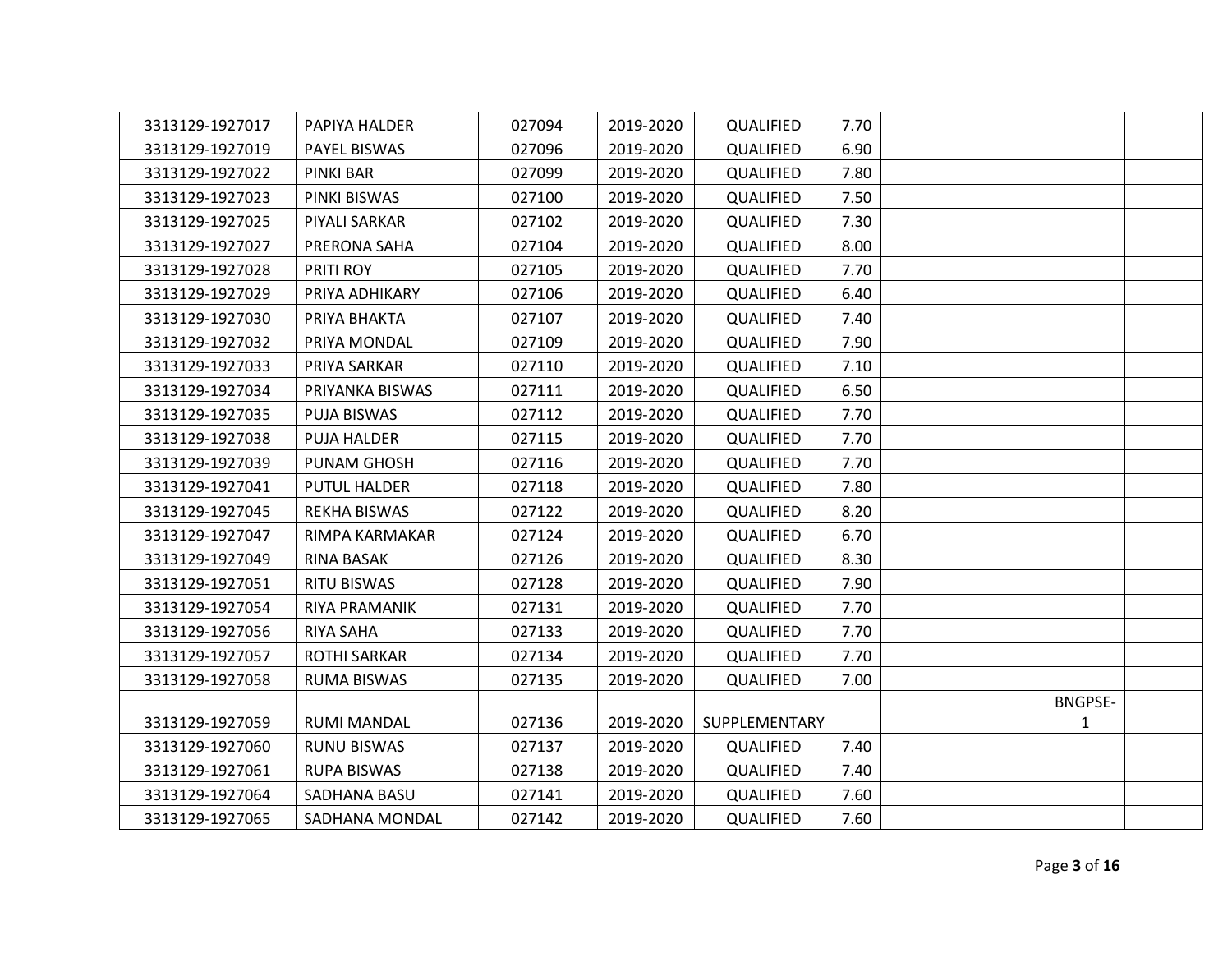| 3313129-1927066 | <b>SAMPA BISWAS</b>    | 027143 | 2019-2020 | QUALIFIED     | 8.10 |                |          |                     |                           |
|-----------------|------------------------|--------|-----------|---------------|------|----------------|----------|---------------------|---------------------------|
| 3313129-1927067 | SAMPA BISWAS           | 027144 | 2019-2020 | QUALIFIED     | 7.40 |                |          |                     |                           |
| 3313129-1927068 | SANANDITA KANJILAL     | 027145 | 2019-2020 | QUALIFIED     | 7.10 |                |          |                     |                           |
| 3313129-1927069 | SANCHITA BISWAS        | 027146 | 2019-2020 | SUPPLEMENTARY |      |                | PLSPCC-3 | <b>BNGPSE-</b><br>1 | ENGLCC-<br>$\overline{2}$ |
| 3313129-1927070 | <b>SANCHITA BISWAS</b> | 027147 | 2019-2020 | QUALIFIED     | 8.00 |                |          |                     |                           |
| 3313129-1927071 | SANCHITA DHALI         | 027148 | 2019-2020 | QUALIFIED     | 7.70 |                |          |                     |                           |
| 3313129-1927072 | <b>SANCHITA GOLDER</b> | 027149 | 2019-2020 | QUALIFIED     | 8.00 |                |          |                     |                           |
| 3313129-1927075 | SANGITA MANDAL         | 027152 | 2019-2020 | QUALIFIED     | 7.30 |                |          |                     |                           |
| 3313129-1927076 | <b>SANGITA MONDAL</b>  | 027153 | 2019-2020 | QUALIFIED     | 7.60 |                |          |                     |                           |
| 3313129-1927077 | <b>SANJANA ROY</b>     | 027154 | 2019-2020 | QUALIFIED     | 6.70 |                |          |                     |                           |
| 3313129-1927078 | SANJENA MONDAL         | 027155 | 2019-2020 | QUALIFIED     | 8.00 |                |          |                     |                           |
|                 |                        |        |           |               |      | <b>BNGPCC-</b> |          |                     |                           |
| 3313129-1927080 | SARMILA BISWAS         | 027157 | 2019-2020 | SUPPLEMENTARY |      | 3              |          |                     |                           |
|                 | SARMILA                |        |           |               |      |                |          |                     |                           |
| 3313129-1927081 | <b>CHINTAPATRA</b>     | 027158 | 2019-2020 | QUALIFIED     | 7.00 |                |          |                     |                           |
| 3313129-1927082 | SATHI BYAPARI          | 027159 | 2019-2020 | QUALIFIED     | 7.90 |                |          |                     |                           |
| 3313129-1927083 | <b>SHANTA MALLICK</b>  | 027160 | 2019-2020 | QUALIFIED     | 7.70 |                |          |                     |                           |
| 3313129-1927084 | SHIBANI BANIK          | 027161 | 2019-2020 | QUALIFIED     | 8.00 |                |          |                     |                           |
| 3313129-1927085 | <b>SHIKHA DHALI</b>    | 027162 | 2019-2020 | QUALIFIED     | 7.40 |                |          |                     |                           |
| 3313129-1927086 | <b>SHILPI DAS</b>      | 027163 | 2019-2020 | QUALIFIED     | 7.60 |                |          |                     |                           |
| 3313129-1927087 | SHRABANI BISWAS        | 027164 | 2019-2020 | QUALIFIED     | 6.80 |                |          |                     |                           |
| 3313129-1927088 | SHRABANI BISWAS        | 027165 | 2019-2020 | QUALIFIED     | 7.50 |                |          |                     |                           |
| 3313129-1927089 | SHYAMALI BAGCHI        | 027166 | 2019-2020 | QUALIFIED     | 7.30 |                |          |                     |                           |
| 3313129-1927090 | <b>SOMA BYAPARI</b>    | 027167 | 2019-2020 | QUALIFIED     | 7.40 |                |          |                     |                           |
| 3313129-1927091 | SOMA DAS               | 027168 | 2019-2020 | QUALIFIED     | 7.70 |                |          |                     |                           |
| 3313129-1927092 | <b>SOUMI HIRA</b>      | 027169 | 2019-2020 | QUALIFIED     | 7.10 |                |          |                     |                           |
| 3313129-1927093 | SOUMITA MONDAL         | 027170 | 2019-2020 | QUALIFIED     | 7.00 |                |          |                     |                           |
| 3313129-1927094 | <b>SUCHITRA DEY</b>    | 027171 | 2019-2020 | QUALIFIED     | 7.60 |                |          |                     |                           |
| 3313129-1927095 | <b>SUCHITRA HALDER</b> | 027172 | 2019-2020 | QUALIFIED     | 7.30 |                |          |                     |                           |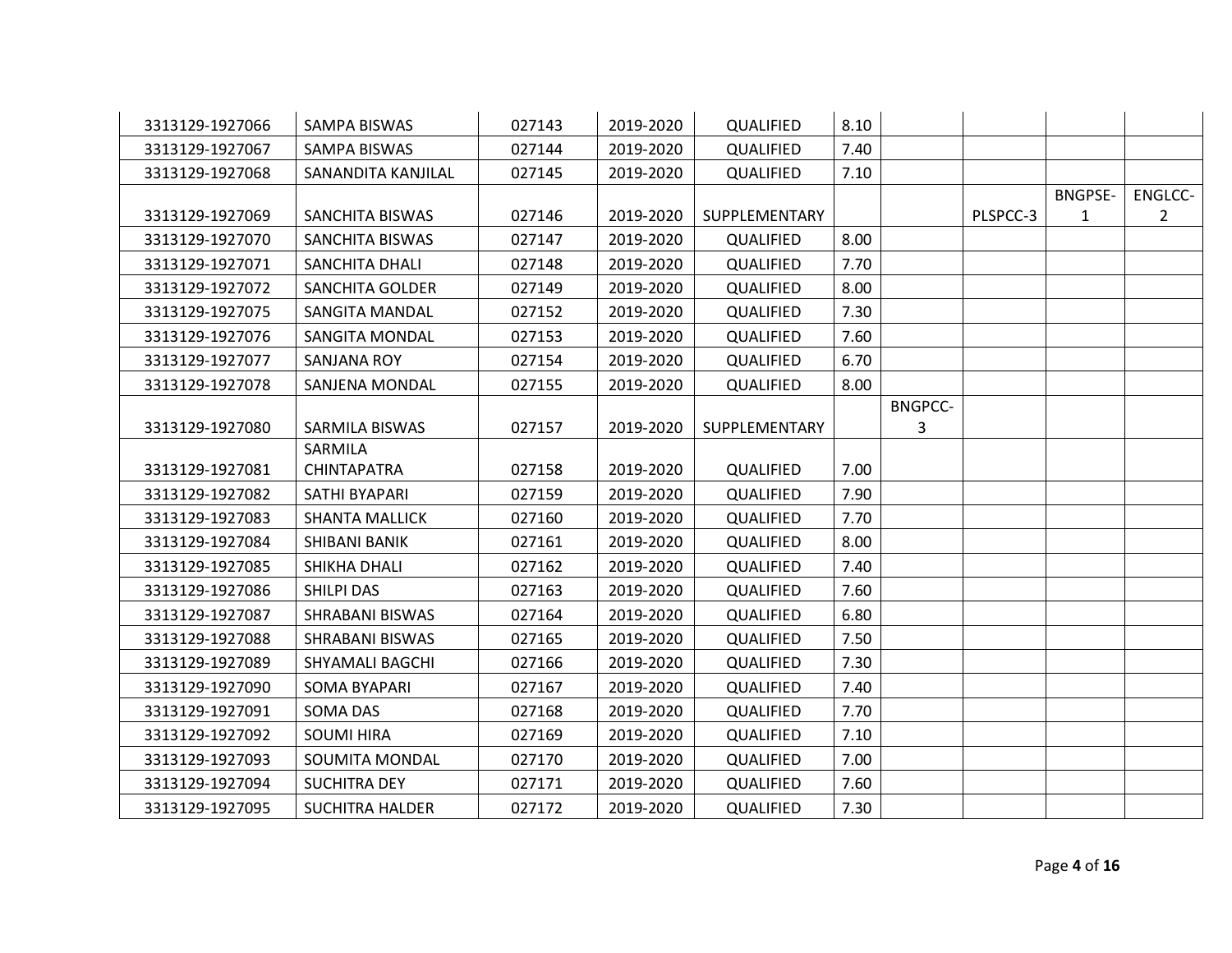| 3313129-1927096 | <b>SUMANA DAS</b>       | 027173 | 2019-2020 | QUALIFIED | 7.60 |  |  |
|-----------------|-------------------------|--------|-----------|-----------|------|--|--|
| 3313129-1927097 | <b>SUMI MONDAL</b>      | 027174 | 2019-2020 | QUALIFIED | 7.70 |  |  |
| 3313129-1927098 | <b>SUMITA BISWAS</b>    | 027175 | 2019-2020 | QUALIFIED | 8.00 |  |  |
| 3313129-1927099 | <b>SUNALI KUNDU</b>     | 027176 | 2019-2020 | QUALIFIED | 7.90 |  |  |
| 3313129-1927101 | SUNANDITA SINGH         | 027178 | 2019-2020 | QUALIFIED | 7.80 |  |  |
| 3313129-1927102 | <b>SUPARNA BISWAS</b>   | 027179 | 2019-2020 | QUALIFIED | 7.70 |  |  |
| 3313129-1927104 | <b>SUPARNA MONDAL</b>   | 027181 | 2019-2020 | QUALIFIED | 6.50 |  |  |
| 3313129-1927105 | SUPARNA SHARMA          | 027182 | 2019-2020 | QUALIFIED | 7.40 |  |  |
| 3313129-1927106 | <b>SUSHMITA BAIRAGI</b> | 027183 | 2019-2020 | QUALIFIED | 7.00 |  |  |
| 3313129-1927108 | <b>SUSMITA BASAK</b>    | 027185 | 2019-2020 | QUALIFIED | 7.50 |  |  |
| 3313129-1927109 | <b>SUSMITA BAYPARI</b>  | 027186 | 2019-2020 | QUALIFIED | 7.10 |  |  |
| 3313129-1927110 | <b>SUSMITA BISWAS</b>   | 027187 | 2019-2020 | QUALIFIED | 8.00 |  |  |
| 3313129-1927111 | <b>SUSMITA DHARA</b>    | 027188 | 2019-2020 | QUALIFIED | 8.00 |  |  |
| 3313129-1927112 | <b>SUSMITA SARKAR</b>   | 027189 | 2019-2020 | QUALIFIED | 7.60 |  |  |
| 3313129-1927113 | <b>SWARNALI RAY</b>     | 027190 | 2019-2020 | QUALIFIED | 8.00 |  |  |
| 3313129-1927114 | <b>SWETI BISWAS</b>     | 027191 | 2019-2020 | QUALIFIED | 7.00 |  |  |
| 3313129-1927115 | <b>TANIA HALDER</b>     | 027192 | 2019-2020 | QUALIFIED | 7.10 |  |  |
| 3313129-1927118 | TITHI MANDAL            | 027195 | 2019-2020 | QUALIFIED | 8.20 |  |  |
| 3313129-1927119 | <b>TUHINA KHAN</b>      | 027196 | 2019-2020 | QUALIFIED | 8.00 |  |  |
| 3313129-1927120 | <b>ABHIJIT MONDAL</b>   | 027197 | 2019-2020 | QUALIFIED | 7.30 |  |  |
| 3313129-1927121 | <b>ABHIK BISWAS</b>     | 027198 | 2019-2020 | QUALIFIED | 6.70 |  |  |
| 3313129-1927122 | <b>ABHIK BISWAS</b>     | 027199 | 2019-2020 | QUALIFIED | 7.40 |  |  |
| 3313129-1927123 | AJOYDEB BISWAS          | 027200 | 2019-2020 | QUALIFIED | 6.30 |  |  |
| 3313129-1927124 | <b>AKASH BISWAS</b>     | 027201 | 2019-2020 | QUALIFIED | 7.70 |  |  |
| 3313129-1927125 | AKASH CHAKRABORTY       | 027202 | 2019-2020 | QUALIFIED | 6.80 |  |  |
| 3313129-1927126 | AKASH SARKAR            | 027203 | 2019-2020 | QUALIFIED | 7.30 |  |  |
| 3313129-1927128 | <b>AMAR MONDAL</b>      | 027205 | 2019-2020 | QUALIFIED | 7.30 |  |  |
| 3313129-1927129 | AMIDUL MONDAL           | 027206 | 2019-2020 | QUALIFIED | 8.30 |  |  |
| 3313129-1927130 | AMIT ADHIKARY           | 027207 | 2019-2020 | QUALIFIED | 7.40 |  |  |
| 3313129-1927131 | <b>AMIT BISWAS</b>      | 027208 | 2019-2020 | QUALIFIED | 7.10 |  |  |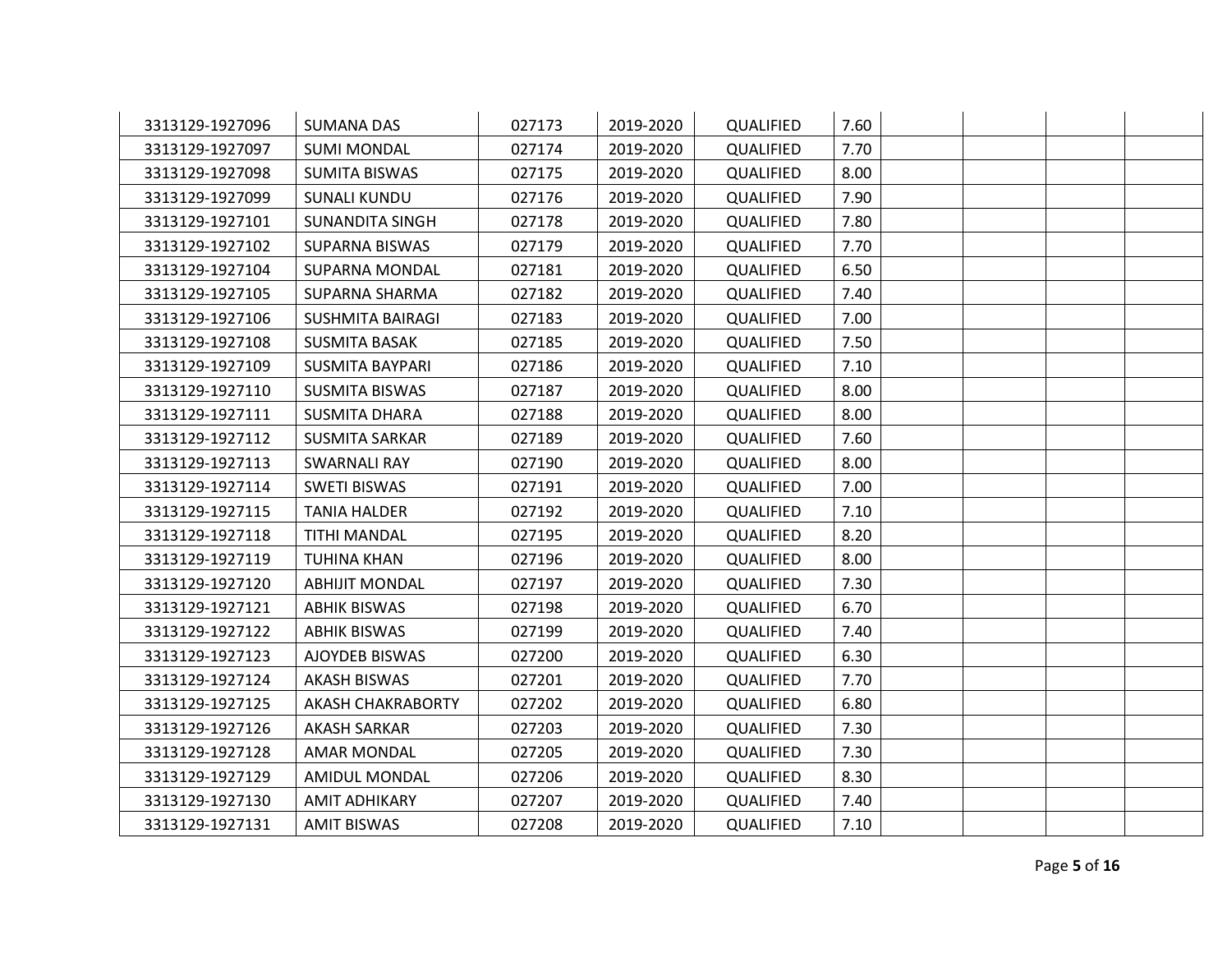| 3313129-1927132 | <b>AMIT SADHUKHAN</b>  | 027209 | 2019-2020 | QUALIFIED | 7.70 |  |  |
|-----------------|------------------------|--------|-----------|-----------|------|--|--|
| 3313129-1927133 | <b>AMIT SARKAR</b>     | 027210 | 2019-2020 | QUALIFIED | 7.40 |  |  |
| 3313129-1927134 | <b>AMITAVA BISWAS</b>  | 027211 | 2019-2020 | QUALIFIED | 7.40 |  |  |
|                 | AMRITA KUMAR           |        |           |           |      |  |  |
| 3313129-1927135 | KABIRAJ                | 027212 | 2019-2020 | QUALIFIED | 7.30 |  |  |
| 3313129-1927136 | <b>ANANDA ROY</b>      | 027213 | 2019-2020 | QUALIFIED | 7.40 |  |  |
| 3313129-1927137 | ANGAN MANDAL           | 027214 | 2019-2020 | QUALIFIED | 6.40 |  |  |
| 3313129-1927138 | <b>ANIMESH BAGCHI</b>  | 027215 | 2019-2020 | QUALIFIED | 7.00 |  |  |
| 3313129-1927139 | <b>ANISH PRAMANIK</b>  | 027216 | 2019-2020 | QUALIFIED | 8.00 |  |  |
| 3313129-1927140 | <b>ANTAR BISWAS</b>    | 027217 | 2019-2020 | QUALIFIED | 6.70 |  |  |
| 3313129-1927141 | ANUJ PODDER            | 027218 | 2019-2020 | QUALIFIED | 7.00 |  |  |
| 3313129-1927142 | <b>ANUP MRIDHA</b>     | 027219 | 2019-2020 | QUALIFIED | 7.00 |  |  |
| 3313129-1927143 | <b>ANUP ROY</b>        | 027220 | 2019-2020 | QUALIFIED | 7.40 |  |  |
| 3313129-1927145 | <b>APU BISWAS</b>      | 027222 | 2019-2020 | QUALIFIED | 7.90 |  |  |
| 3313129-1927147 | APURBA MRIDHA          | 027224 | 2019-2020 | QUALIFIED | 7.40 |  |  |
| 3313129-1927148 | APURBO MONDAL          | 027225 | 2019-2020 | QUALIFIED | 7.90 |  |  |
| 3313129-1927149 | ARINDAM SAMADDER       | 027226 | 2019-2020 | QUALIFIED | 6.70 |  |  |
| 3313129-1927151 | <b>ARNAB PAUL</b>      | 027228 | 2019-2020 | QUALIFIED | 7.60 |  |  |
| 3313129-1927152 | <b>ARPAN BISWAS</b>    | 027229 | 2019-2020 | QUALIFIED | 7.60 |  |  |
| 3313129-1927153 | <b>ARUP BISWAS</b>     | 027230 | 2019-2020 | QUALIFIED | 6.00 |  |  |
| 3313129-1927154 | <b>ASHIS BISWAS</b>    | 027231 | 2019-2020 | QUALIFIED | 6.90 |  |  |
| 3313129-1927155 | <b>ASHIS BISWAS</b>    | 027232 | 2019-2020 | QUALIFIED | 8.00 |  |  |
| 3313129-1927156 | <b>ASHISH BISWAS</b>   | 027233 | 2019-2020 | QUALIFIED | 7.70 |  |  |
| 3313129-1927159 | <b>ATANU ADHIKARI</b>  | 027236 | 2019-2020 | QUALIFIED | 7.20 |  |  |
| 3313129-1927160 | <b>AURGHO MAJUMDER</b> | 027237 | 2019-2020 | QUALIFIED | 7.70 |  |  |
| 3313129-1927161 | <b>AVIJIT MONDAL</b>   | 027238 | 2019-2020 | QUALIFIED | 6.60 |  |  |
| 3313129-1927162 | <b>AVIJIT MONDAL</b>   | 027239 | 2019-2020 | QUALIFIED | 7.40 |  |  |
| 3313129-1927164 | <b>AVISHEK BISWAS</b>  | 027241 | 2019-2020 | QUALIFIED | 8.00 |  |  |
| 3313129-1927167 | <b>AYON BISWAS</b>     | 027244 | 2019-2020 | QUALIFIED | 8.00 |  |  |
| 3313129-1927168 | <b>BABUN MONDAL</b>    | 027245 | 2019-2020 | QUALIFIED | 7.60 |  |  |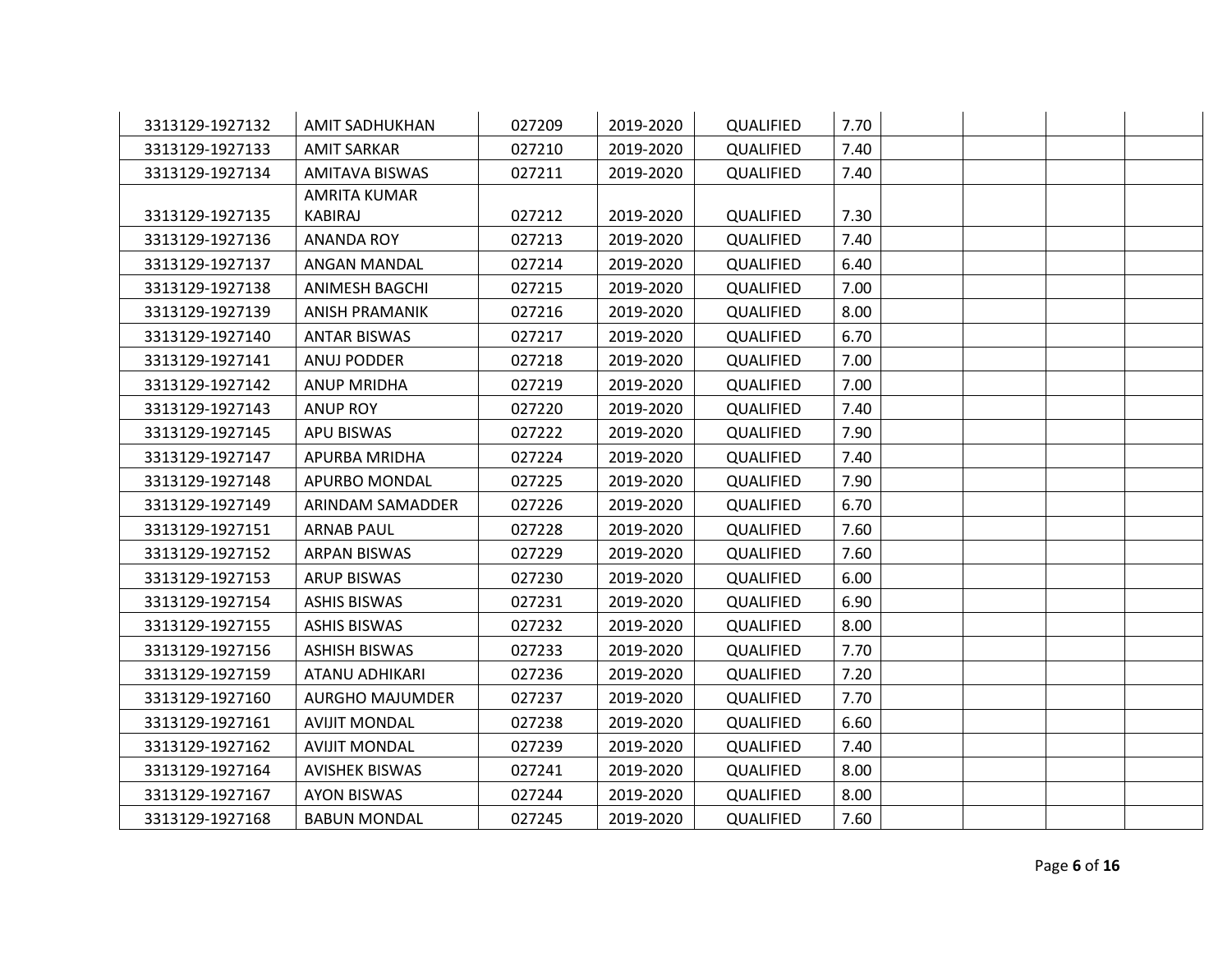| 3313129-1927169 | <b>BANAMALI BALLAV</b>   | 027246 | 2019-2020 | QUALIFIED     | 6.60 |                |          |                |                |
|-----------------|--------------------------|--------|-----------|---------------|------|----------------|----------|----------------|----------------|
| 3313129-1927171 | <b>BAPPA BAIRAGY</b>     | 027248 | 2019-2020 | QUALIFIED     | 7.30 |                |          |                |                |
| 3313129-1927172 | <b>BHASKAR BALA</b>      | 027249 | 2019-2020 | QUALIFIED     | 7.30 |                |          |                |                |
| 3313129-1927173 | <b>BHASKAR BISWAS</b>    | 027250 | 2019-2020 | QUALIFIED     | 7.30 |                |          |                |                |
| 3313129-1927175 | <b>BIJAN BISWAS</b>      | 027252 | 2019-2020 | QUALIFIED     | 7.60 |                |          |                |                |
| 3313129-1927177 | <b>BIJAY SARKAR</b>      | 027254 | 2019-2020 | QUALIFIED     | 6.10 |                |          |                |                |
| 3313129-1927178 | <b>BIJOY MONDAL</b>      | 027255 | 2019-2020 | QUALIFIED     | 7.10 |                |          |                |                |
| 3313129-1927179 | <b>BIKASH PAL</b>        | 027256 | 2019-2020 | QUALIFIED     | 8.00 |                |          |                |                |
| 3313129-1927181 | <b>BIKRAM MONDAL</b>     | 027258 | 2019-2020 | QUALIFIED     | 7.00 |                |          |                |                |
| 3313129-1927182 | <b>BIKRAMJIT MAHANTA</b> | 027259 | 2019-2020 | QUALIFIED     | 8.00 |                |          |                |                |
| 3313129-1927183 | <b>BIPLAB BISWAS</b>     | 027260 | 2019-2020 | QUALIFIED     | 7.20 |                |          |                |                |
| 3313129-1927184 | <b>BIPLAB KUMAR DAS</b>  | 027261 | 2019-2020 | QUALIFIED     | 7.40 |                |          |                |                |
|                 |                          |        |           |               |      | <b>BNGPCC-</b> |          | <b>BNGPSE-</b> | ENGLCC-        |
| 3313129-1927188 | <b>BISWAJIT PODDER</b>   | 027265 | 2019-2020 | SUPPLEMENTARY |      | 3              | PLSPCC-3 | 1              | $\overline{2}$ |
| 3313129-1927189 | <b>CHANDAN HALDER</b>    | 027266 | 2019-2020 | QUALIFIED     | 7.40 |                |          |                |                |
| 3313129-1927190 | <b>CHAYAN ROY</b>        | 027267 | 2019-2020 | QUALIFIED     | 6.80 |                |          |                |                |
| 3313129-1927191 | <b>CHINMOY BISWAS</b>    | 027268 | 2019-2020 | QUALIFIED     | 8.30 |                |          |                |                |
| 3313129-1927192 | <b>CHIRANJIT SARKAR</b>  | 027269 | 2019-2020 | QUALIFIED     | 7.90 |                |          |                |                |
| 3313129-1927193 | <b>CHITTA SARKAR</b>     | 027270 | 2019-2020 | QUALIFIED     | 7.10 |                |          |                |                |
| 3313129-1927194 | DEB ADHIKARY             | 027271 | 2019-2020 | QUALIFIED     | 7.00 |                |          |                |                |
| 3313129-1927196 | <b>DEBASISH BHAKTA</b>   | 027273 | 2019-2020 | QUALIFIED     | 7.20 |                |          |                |                |
| 3313129-1927197 | <b>DEBASISH BISWAS</b>   | 027274 | 2019-2020 | QUALIFIED     | 7.50 |                |          |                |                |
| 3313129-1927199 | <b>DEBOBRATA HALDER</b>  | 027276 | 2019-2020 | QUALIFIED     | 7.40 |                |          |                |                |
| 3313129-1927200 | <b>DEBRANJAN BISWAS</b>  | 027277 | 2019-2020 | QUALIFIED     | 6.70 |                |          |                |                |
| 3313129-1927201 | DEEP PALCHOWDHURY        | 027278 | 2019-2020 | QUALIFIED     | 7.20 |                |          |                |                |
| 3313129-1927202 | <b>DIBAKAR SARKAR</b>    | 027279 | 2019-2020 | QUALIFIED     | 6.70 |                |          |                |                |
| 3313129-1927203 | DIBAYANDU BISWAS         | 027280 | 2019-2020 | QUALIFIED     | 7.30 |                |          |                |                |
| 3313129-1927204 | <b>DIPAK BISWAS</b>      | 027281 | 2019-2020 | QUALIFIED     | 7.40 |                |          |                |                |
| 3313129-1927205 | <b>DIPAK HALDER</b>      | 027282 | 2019-2020 | QUALIFIED     | 7.30 |                |          |                |                |
| 3313129-1927206 | DIPANKAR ADHIKARY        | 027283 | 2019-2020 | QUALIFIED     | 7.30 |                |          |                |                |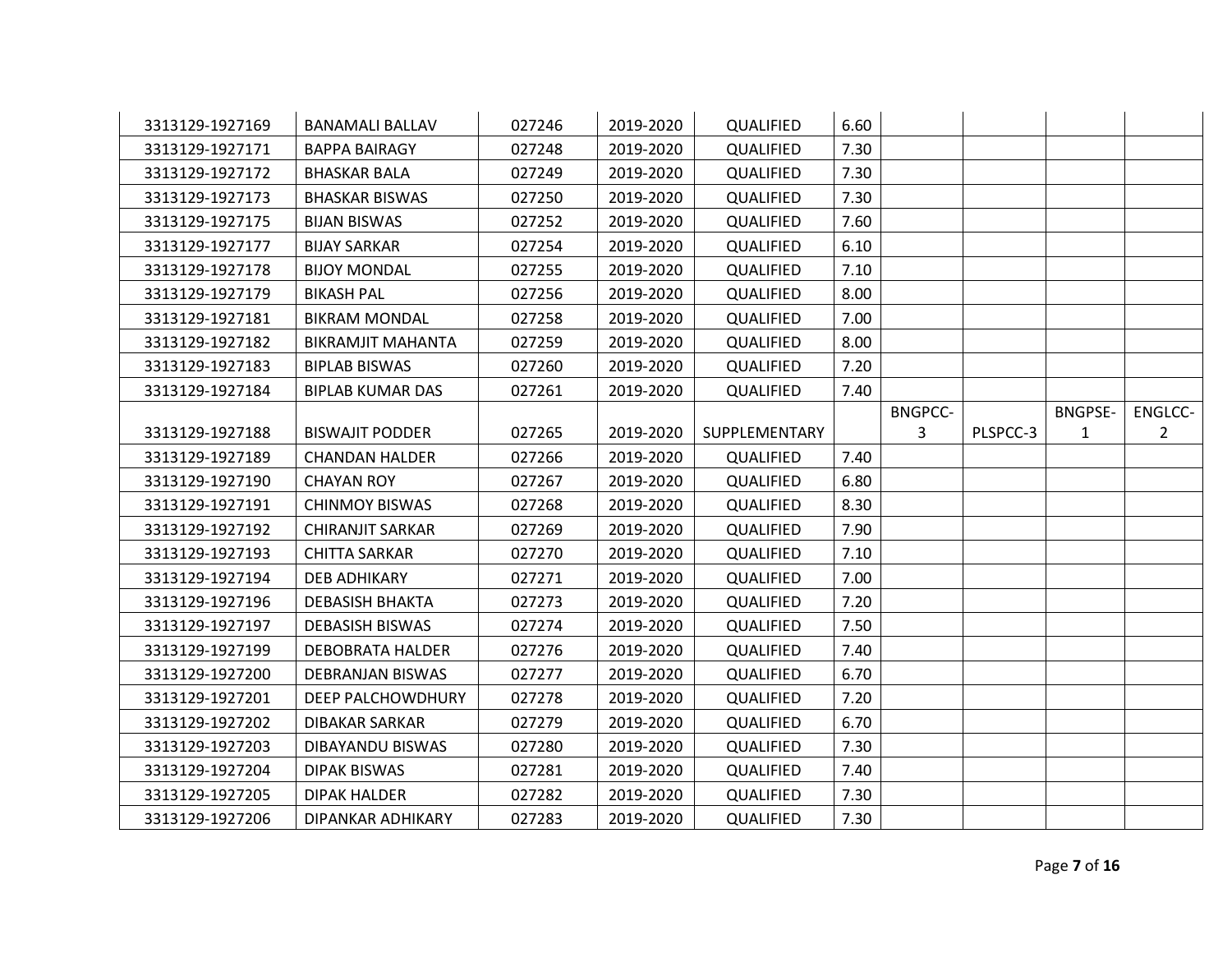| 3313129-1927207 | <b>GOLAK CHAND BISWAS</b> | 027284 | 2019-2020 | QUALIFIED     | 8.00 |                |          |                |                |
|-----------------|---------------------------|--------|-----------|---------------|------|----------------|----------|----------------|----------------|
| 3313129-1927211 | <b>GOURAB MANDAL</b>      | 027288 | 2019-2020 | QUALIFIED     | 8.10 |                |          |                |                |
| 3313129-1927212 | <b>HARI SHANKAR ROY</b>   | 027289 | 2019-2020 | QUALIFIED     | 7.40 |                |          |                |                |
| 3313129-1927215 | <b>HRITICK HALDER</b>     | 027292 | 2019-2020 | QUALIFIED     | 7.40 |                |          |                |                |
| 3313129-1927216 | <b>ISRAFIL CHATE</b>      | 027293 | 2019-2020 | QUALIFIED     | 7.60 |                |          |                |                |
| 3313129-1927217 | <b>JAGADISH BISWAS</b>    | 027294 | 2019-2020 | QUALIFIED     | 7.90 |                |          |                |                |
| 3313129-1927218 | <b>JIBAN BISWAS</b>       | 027295 | 2019-2020 | QUALIFIED     | 7.10 |                |          |                |                |
| 3313129-1927219 | <b>JOY BHAKTA</b>         | 027296 | 2019-2020 | QUALIFIED     | 7.30 |                |          |                |                |
| 3313129-1927220 | <b>JOY BISWAS</b>         | 027297 | 2019-2020 | QUALIFIED     | 6.10 |                |          |                |                |
| 3313129-1927222 | <b>JYOTIRMOY MONDAL</b>   | 027299 | 2019-2020 | QUALIFIED     | 8.10 |                |          |                |                |
| 3313129-1927223 | <b>KALIN HALDER</b>       | 027300 | 2019-2020 | QUALIFIED     | 7.90 |                |          |                |                |
| 3313129-1927224 | <b>KANAK BISWAS</b>       | 027301 | 2019-2020 | QUALIFIED     | 6.30 |                |          |                |                |
| 3313129-1927225 | <b>KANKAN PODDER</b>      | 027302 | 2019-2020 | QUALIFIED     | 7.00 |                |          |                |                |
| 3313129-1927226 | <b>KIRAN ROY</b>          | 027303 | 2019-2020 | QUALIFIED     | 7.60 |                |          |                |                |
| 3313129-1927227 | <b>KISHORE SARKAR</b>     | 027304 | 2019-2020 | QUALIFIED     | 7.50 |                |          |                |                |
| 3313129-1927228 | <b>KOUSHIK BISWAS</b>     | 027305 | 2019-2020 | QUALIFIED     | 7.50 |                |          |                |                |
| 3313129-1927229 | <b>KOUSHIK SARKAR</b>     | 027306 | 2019-2020 | QUALIFIED     | 8.30 |                |          |                |                |
| 3313129-1927231 | <b>KRISHNA MONDAL</b>     | 027308 | 2019-2020 | QUALIFIED     | 7.90 |                |          |                |                |
| 3313129-1927233 | <b>MANABENDRA ROY</b>     | 027310 | 2019-2020 | QUALIFIED     | 5.70 |                |          |                |                |
| 3313129-1927234 | <b>MANIK MALLICK</b>      | 027311 | 2019-2020 | QUALIFIED     | 7.40 |                |          |                |                |
| 3313129-1927235 | <b>MATILAL SARKAR</b>     | 027312 | 2019-2020 | <b>INC</b>    |      |                |          |                |                |
| 3313129-1927236 | MD AKASH SHEKH            | 027313 | 2019-2020 | QUALIFIED     | 7.30 |                |          |                |                |
| 3313129-1927238 | <b>MILTON BISWAS</b>      | 027315 | 2019-2020 | QUALIFIED     | 7.70 |                |          |                |                |
| 3313129-1927240 | MITHUN ADHIKARI           | 027317 | 2019-2020 | QUALIFIED     | 7.30 |                |          |                |                |
| 3313129-1927241 | <b>MITHUN BISWAS</b>      | 027318 | 2019-2020 | QUALIFIED     | 7.70 |                |          |                |                |
|                 |                           |        |           |               |      | <b>BNGPCC-</b> |          | <b>BNGPSE-</b> | ENGLCC-        |
| 3313129-1927242 | <b>MITHUN SIKDAR</b>      | 027319 | 2019-2020 | SUPPLEMENTARY |      | 3              | PLSPCC-3 | $\mathbf{1}$   | $\overline{2}$ |
| 3313129-1927243 | <b>MRINAL SARKAR</b>      | 027320 | 2019-2020 | QUALIFIED     | 7.50 |                |          |                |                |
| 3313129-1927246 | <b>NABENDU BISWAS</b>     | 027323 | 2019-2020 | QUALIFIED     | 7.60 |                |          |                |                |
| 3313129-1927247 | NARAUTTAM PANDEY          | 027324 | 2019-2020 | QUALIFIED     | 7.00 |                |          |                |                |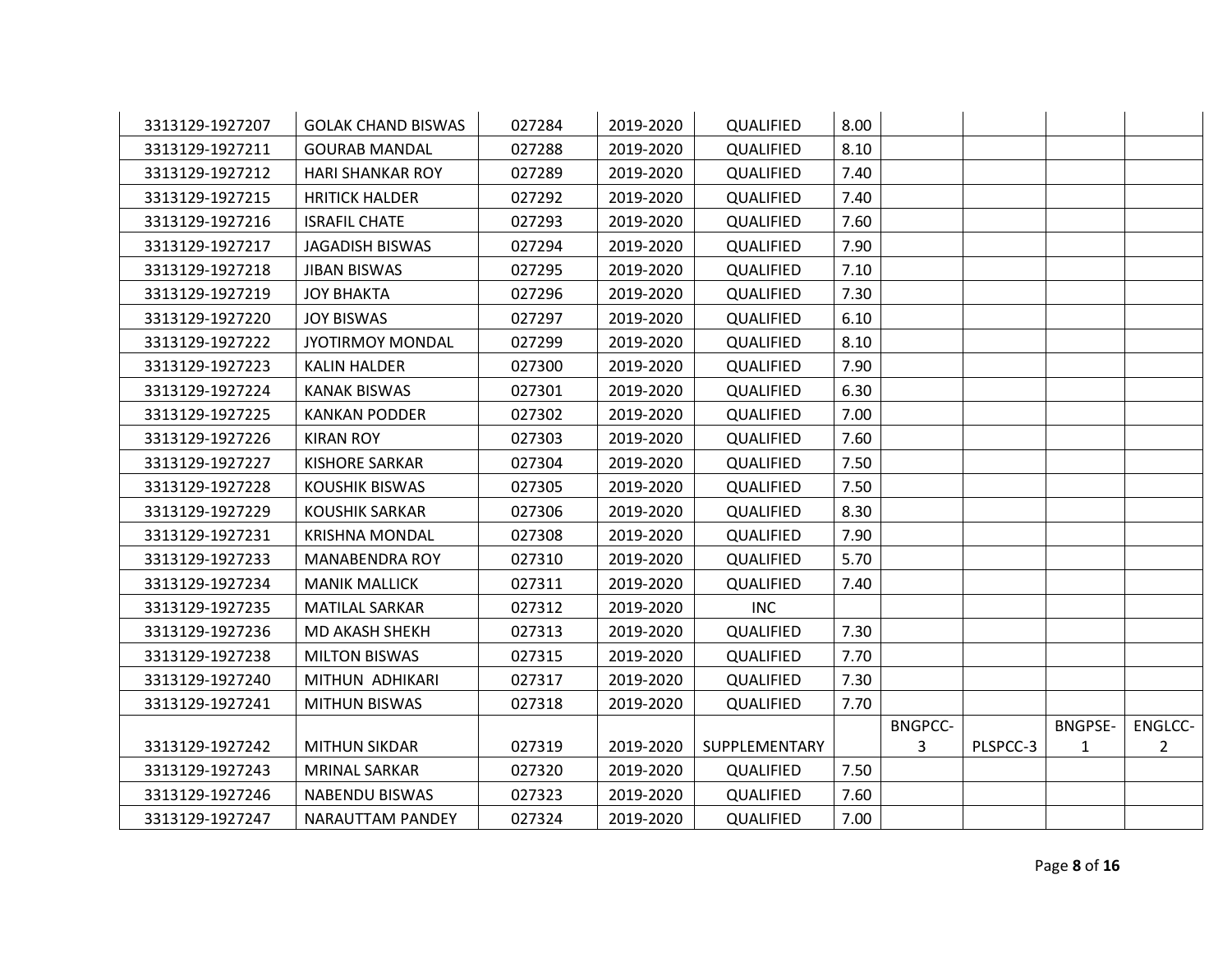| 3313129-1927249 | <b>NAYAN ROY</b>     | 027326 | 2019-2020 | QUALIFIED | 7.60 |  |  |
|-----------------|----------------------|--------|-----------|-----------|------|--|--|
| 3313129-1927250 | <b>NEWTON MONDAL</b> | 027327 | 2019-2020 | QUALIFIED | 7.30 |  |  |
| 3313129-1927251 | <b>NIHAR BISWAS</b>  | 027328 | 2019-2020 | QUALIFIED | 7.70 |  |  |
| 3313129-1927252 | NILAY BISWAS         | 027329 | 2019-2020 | QUALIFIED | 6.80 |  |  |
| 3313129-1927253 | PABITRA MONDAL       | 027330 | 2019-2020 | QUALIFIED | 6.80 |  |  |
| 3313129-1927254 | PALASH ADHIKARY      | 027331 | 2019-2020 | QUALIFIED | 7.20 |  |  |
| 3313129-1927258 | PAPPU ROY            | 027335 | 2019-2020 | QUALIFIED | 7.30 |  |  |
| 3313129-1927259 | PARTHA ROY           | 027336 | 2019-2020 | QUALIFIED | 8.00 |  |  |
| 3313129-1927261 | PINTU MISTRI         | 027338 | 2019-2020 | QUALIFIED | 7.60 |  |  |
| 3313129-1927263 | PINTU MONDAL         | 027340 | 2019-2020 | QUALIFIED | 7.90 |  |  |
| 3313129-1927264 | PRITAM SARKAR        | 027341 | 2019-2020 | QUALIFIED | 7.30 |  |  |
| 3313129-1927265 | <b>PRABIN ROY</b>    | 027342 | 2019-2020 | QUALIFIED | 7.90 |  |  |
| 3313129-1927266 | PRADIP SARKAR        | 027343 | 2019-2020 | QUALIFIED | 7.70 |  |  |
| 3313129-1927267 | PRAKASH BISWAS       | 027344 | 2019-2020 | QUALIFIED | 7.00 |  |  |
| 3313129-1927268 | PRAKASH NAG          | 027345 | 2019-2020 | QUALIFIED | 7.70 |  |  |
| 3313129-1927269 | PRALAY ROY           | 027346 | 2019-2020 | QUALIFIED | 7.50 |  |  |
| 3313129-1927270 | PRANAB DUTTA         | 027347 | 2019-2020 | QUALIFIED | 7.90 |  |  |
| 3313129-1927271 | PRANAB MONDAL        | 027348 | 2019-2020 | QUALIFIED | 7.90 |  |  |
| 3313129-1927272 | PRANOY ADHIKARY      | 027349 | 2019-2020 | QUALIFIED | 7.20 |  |  |
| 3313129-1927273 | <b>PRANTIK BAR</b>   | 027350 | 2019-2020 | QUALIFIED | 8.00 |  |  |
|                 | PRASENJIT            |        |           |           |      |  |  |
| 3313129-1927274 | SADHUKHAN            | 027351 | 2019-2020 | QUALIFIED | 7.80 |  |  |
| 3313129-1927275 | PRIOBRATA SAHA       | 027352 | 2019-2020 | QUALIFIED | 7.40 |  |  |
| 3313129-1927276 | PROBHAT GHOSH        | 027353 | 2019-2020 | QUALIFIED | 6.60 |  |  |
| 3313129-1927277 | PRONAB ROY           | 027354 | 2019-2020 | QUALIFIED | 6.80 |  |  |
| 3313129-1927278 | PROSENJIT SARKAR     | 027355 | 2019-2020 | QUALIFIED | 7.40 |  |  |
| 3313129-1927279 | PROSENJIT SARKAR     | 027356 | 2019-2020 | QUALIFIED | 7.60 |  |  |
| 3313129-1927280 | PROVAKAR BISWAS      | 027357 | 2019-2020 | QUALIFIED | 7.60 |  |  |
| 3313129-1927281 | PULAK ADHIKARY       | 027358 | 2019-2020 | QUALIFIED | 7.60 |  |  |
| 3313129-1927282 | PURNADEB ADHIKARY    | 027359 | 2019-2020 | QUALIFIED | 8.00 |  |  |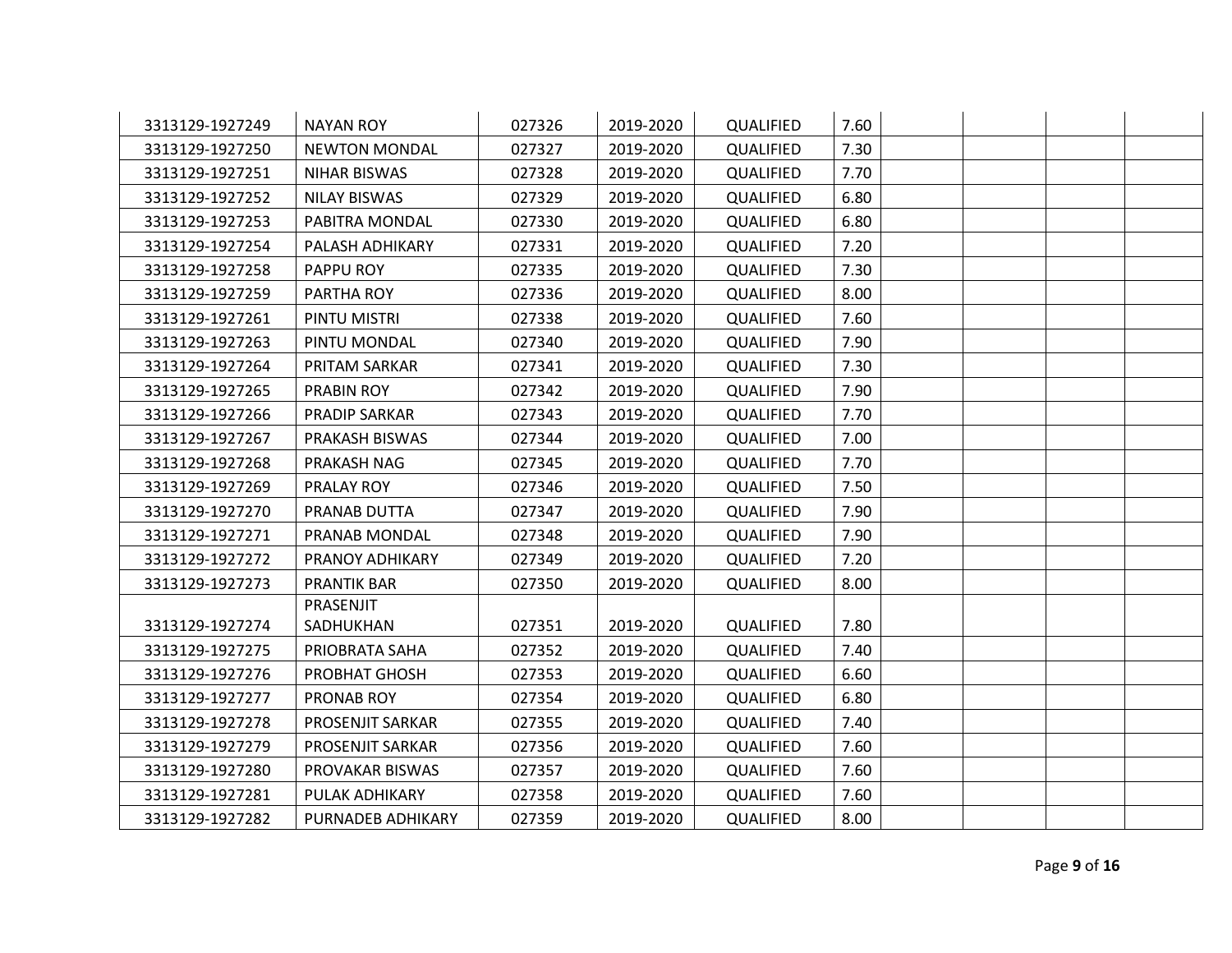| 3313129-1927283 | <b>RAHIT BASU</b>     | 027360 | 2019-2020 | QUALIFIED     | 8.00 |  |                |             |
|-----------------|-----------------------|--------|-----------|---------------|------|--|----------------|-------------|
| 3313129-1927284 | <b>RAHUL BISWAS</b>   | 027361 | 2019-2020 | QUALIFIED     | 7.20 |  |                |             |
| 3313129-1927286 | <b>RAHUL BISWAS</b>   | 027363 | 2019-2020 | QUALIFIED     | 6.60 |  |                |             |
| 3313129-1927287 | RAHUL HALDER          | 027364 | 2019-2020 | QUALIFIED     | 8.00 |  |                |             |
| 3313129-1927288 | RAHUL KIRTANIA        | 027365 | 2019-2020 | QUALIFIED     | 6.20 |  |                |             |
| 3313129-1927289 | RAHUL MAJUMDER        | 027366 | 2019-2020 | QUALIFIED     | 8.10 |  |                |             |
| 3313129-1927291 | RAJDEEP BAIDYA        | 027368 | 2019-2020 | QUALIFIED     | 7.00 |  |                |             |
| 3313129-1927292 | <b>RAJDIP BISWAS</b>  | 027369 | 2019-2020 | QUALIFIED     | 7.40 |  |                |             |
| 3313129-1927293 | <b>RAJEEB ROY</b>     | 027370 | 2019-2020 | QUALIFIED     | 6.40 |  |                |             |
| 3313129-1927294 | <b>RAJESH MALLICK</b> | 027371 | 2019-2020 | QUALIFIED     | 7.30 |  |                |             |
| 3313129-1927295 | <b>RAJU SARKAR</b>    | 027372 | 2019-2020 | QUALIFIED     | 7.60 |  |                |             |
| 3313129-1927296 | <b>RAKTIM SARKAR</b>  | 027373 | 2019-2020 | QUALIFIED     | 7.70 |  |                |             |
| 3313129-1927297 | RAM HALDER            | 027374 | 2019-2020 | QUALIFIED     | 7.40 |  |                |             |
| 3313129-1927299 | <b>RANA HALDER</b>    | 027376 | 2019-2020 | QUALIFIED     | 7.90 |  |                |             |
| 3313129-1927300 | <b>RANA MAJUMDER</b>  | 027377 | 2019-2020 | QUALIFIED     | 7.90 |  |                |             |
| 3313129-1927301 | RANAJIT MALLIK        | 027378 | 2019-2020 | QUALIFIED     | 7.90 |  |                |             |
| 3313129-1927302 | <b>RATUL ROY</b>      | 027379 | 2019-2020 | QUALIFIED     | 8.00 |  |                |             |
| 3313129-1927303 | <b>RINTU BISWAS</b>   | 027380 | 2019-2020 | QUALIFIED     | 8.00 |  |                |             |
|                 |                       |        |           |               |      |  | <b>BNGPSE-</b> | ENGLCC-     |
| 3313129-1927307 | <b>SAGAR GHOSH</b>    | 027384 | 2019-2020 | SUPPLEMENTARY |      |  | 1              | $2^{\circ}$ |
| 3313129-1927310 | SAIKAT BAIRAGI        | 027387 | 2019-2020 | QUALIFIED     | 7.90 |  |                |             |
| 3313129-1927314 | SAKIL BISWAS          | 027391 | 2019-2020 | QUALIFIED     | 6.00 |  |                |             |
| 3313129-1927315 | <b>SAMIR ROY</b>      | 027392 | 2019-2020 | QUALIFIED     | 7.60 |  |                |             |
| 3313129-1927316 | <b>SAMIRAN SARKAR</b> | 027393 | 2019-2020 | QUALIFIED     | 6.70 |  |                |             |
| 3313129-1927317 | SAMRAT ADHIKARY       | 027394 | 2019-2020 | QUALIFIED     | 7.20 |  |                |             |
| 3313129-1927319 | SANJIT MAJUMDER       | 027396 | 2019-2020 | QUALIFIED     | 8.00 |  |                |             |
| 3313129-1927320 | <b>SANJOY MONDAL</b>  | 027397 | 2019-2020 | QUALIFIED     | 6.00 |  |                |             |
| 3313129-1927321 | SASTHI TIKADAR        | 027398 | 2019-2020 | QUALIFIED     | 8.30 |  |                |             |
| 3313129-1927322 | SATYA PANDAY          | 027399 | 2019-2020 | QUALIFIED     | 7.50 |  |                |             |
| 3313129-1927324 | SATYAJIT BISWAS       | 027401 | 2019-2020 | QUALIFIED     | 7.20 |  |                |             |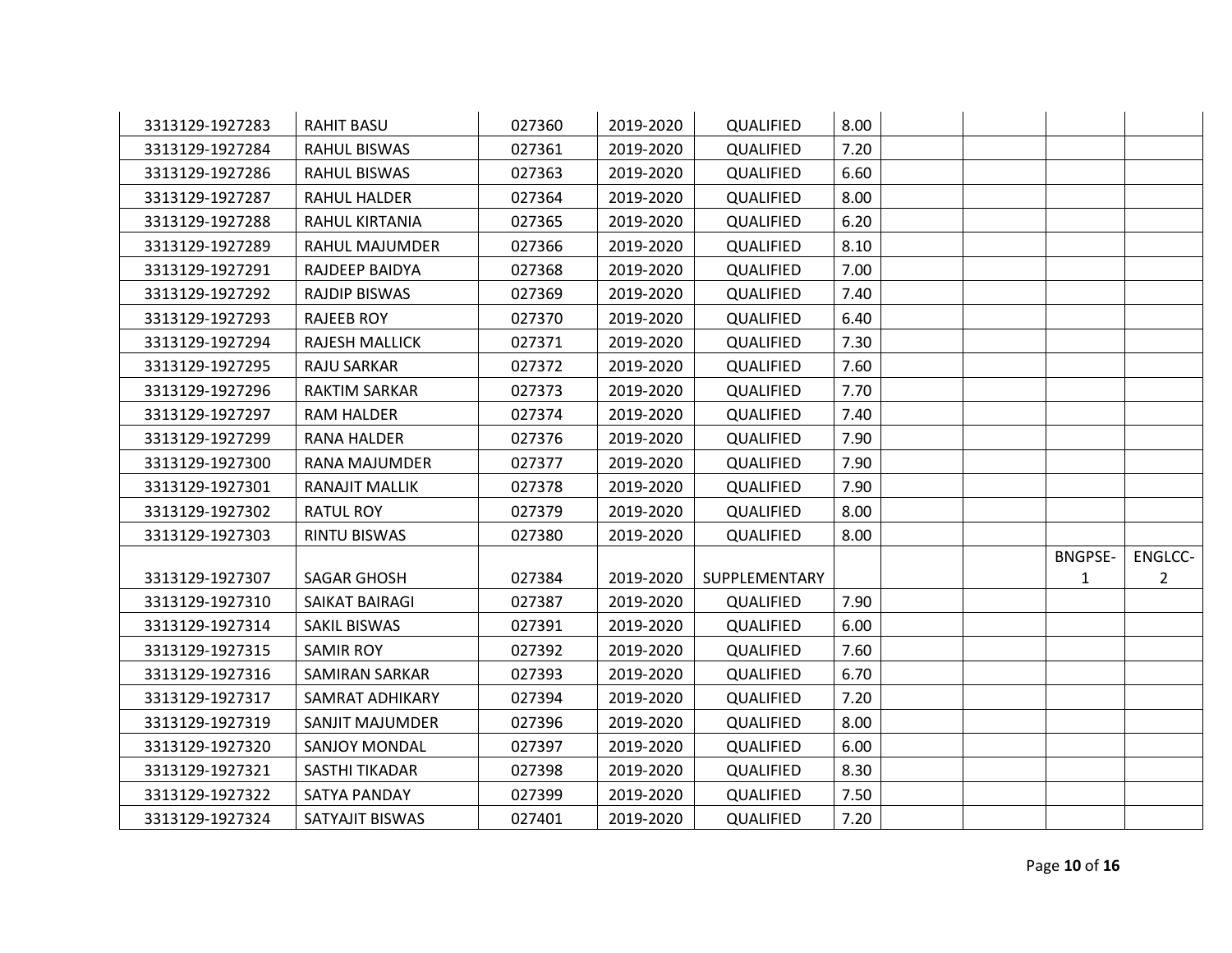| 3313129-1927325 | SATYENDRA MONDAL       | 027402 | 2019-2020 | QUALIFIED     | 7.70 |                |          |                |                |
|-----------------|------------------------|--------|-----------|---------------|------|----------------|----------|----------------|----------------|
|                 |                        |        |           |               |      | <b>BNGPCC-</b> |          | <b>BNGPSE-</b> | ENGLCC-        |
| 3313129-1927326 | <b>SAWRUP DAS</b>      | 027403 | 2019-2020 | SUPPLEMENTARY |      | 3              | PLSPCC-3 | $\mathbf{1}$   | $\overline{2}$ |
| 3313129-1927327 | <b>SAYAN ADHIKARY</b>  | 027404 | 2019-2020 | QUALIFIED     | 7.30 |                |          |                |                |
| 3313129-1927329 | <b>SAYAN SARKAR</b>    | 027406 | 2019-2020 | QUALIFIED     | 7.00 |                |          |                |                |
| 3313129-1927332 | SHUBRA BISWAS          | 027409 | 2019-2020 | QUALIFIED     | 7.10 |                |          |                |                |
| 3313129-1927333 | SIBANKAR BISWAS        | 027410 | 2019-2020 | QUALIFIED     | 7.90 |                |          |                |                |
| 3313129-1927334 | <b>SOMNATH GHOSH</b>   | 027411 | 2019-2020 | QUALIFIED     | 7.30 |                |          |                |                |
| 3313129-1927335 | <b>SOUMAN HALDER</b>   | 027412 | 2019-2020 | QUALIFIED     | 7.60 |                |          |                |                |
| 3313129-1927336 | <b>SOUMEN BISWAS</b>   | 027413 | 2019-2020 | QUALIFIED     | 7.70 |                |          |                |                |
| 3313129-1927337 | SOUMYADIP BISWAS       | 027414 | 2019-2020 | QUALIFIED     | 6.90 |                |          |                |                |
| 3313129-1927339 | <b>SOURAV BALA</b>     | 027416 | 2019-2020 | QUALIFIED     | 7.10 |                |          |                |                |
| 3313129-1927340 | <b>SOURAV BARAI</b>    | 027417 | 2019-2020 | QUALIFIED     | 7.60 |                |          |                |                |
| 3313129-1927341 | SOURAV BISWAS          | 027418 | 2019-2020 | QUALIFIED     | 7.40 |                |          |                |                |
| 3313129-1927343 | SOURAV DAS             | 027420 | 2019-2020 | QUALIFIED     | 7.60 |                |          |                |                |
| 3313129-1927345 | <b>SOURAV PAUL</b>     | 027422 | 2019-2020 | QUALIFIED     | 8.00 |                |          |                |                |
| 3313129-1927346 | <b>SOUVICK BAPARI</b>  | 027423 | 2019-2020 | QUALIFIED     | 7.60 |                |          |                |                |
| 3313129-1927348 | <b>SUBHADIP BISWAS</b> | 027425 | 2019-2020 | QUALIFIED     | 8.70 |                |          |                |                |
| 3313129-1927349 | <b>SUBHAJIT BISWAS</b> | 027426 | 2019-2020 | QUALIFIED     | 8.00 |                |          |                |                |
| 3313129-1927350 | <b>SUBHAJIT SARKAR</b> | 027427 | 2019-2020 | QUALIFIED     | 8.00 |                |          |                |                |
| 3313129-1927351 | <b>SUBHAS ROY</b>      | 027428 | 2019-2020 | QUALIFIED     | 6.90 |                |          |                |                |
| 3313129-1927352 | <b>SUBHASIS MISTRI</b> | 027429 | 2019-2020 | QUALIFIED     | 7.60 |                |          |                |                |
| 3313129-1927353 | <b>SUBHENDU ROY</b>    | 027430 | 2019-2020 | QUALIFIED     | 7.60 |                |          |                |                |
| 3313129-1927356 | <b>SUBRATA BASU</b>    | 027433 | 2019-2020 | QUALIFIED     | 7.40 |                |          |                |                |
| 3313129-1927357 | <b>SUBRATA MONDAL</b>  | 027434 | 2019-2020 | QUALIFIED     | 7.60 |                |          |                |                |
| 3313129-1927358 | <b>SUDIP ADHIKARY</b>  | 027435 | 2019-2020 | QUALIFIED     | 7.50 |                |          |                |                |
| 3313129-1927359 | SUDIPTA BISWAS         | 027436 | 2019-2020 | QUALIFIED     | 7.90 |                |          |                |                |
| 3313129-1927360 | <b>SUJAN MONDAL</b>    | 027437 | 2019-2020 | QUALIFIED     | 7.40 |                |          |                |                |
| 3313129-1927361 | <b>SUJIB MALLICK</b>   | 027438 | 2019-2020 | QUALIFIED     | 7.30 |                |          |                |                |
| 3313129-1927362 | <b>SUJOY BISWAS</b>    | 027439 | 2019-2020 | QUALIFIED     | 8.20 |                |          |                |                |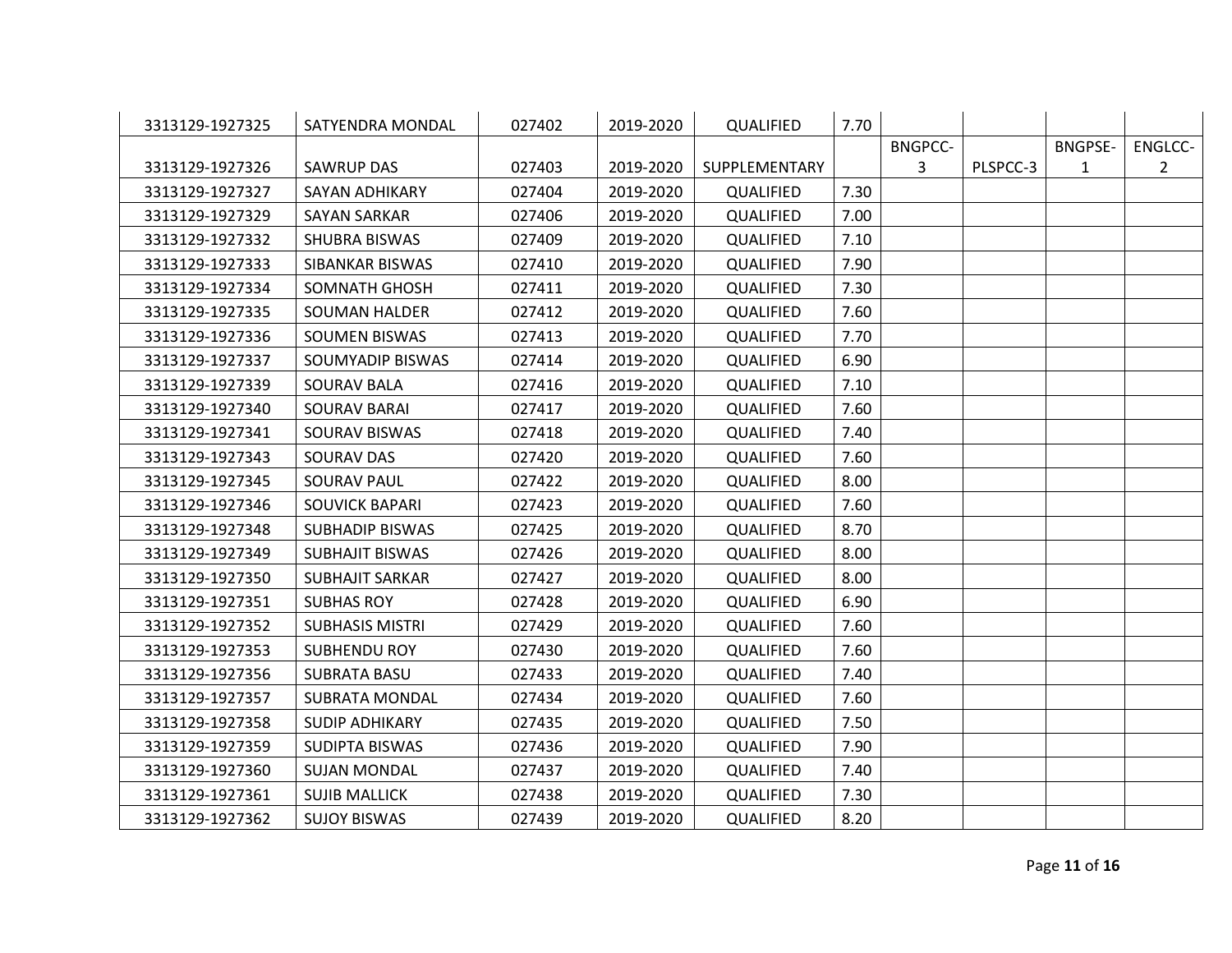| 3313129-1927363 | <b>SUJOY SIKDER</b>   | 027440 | 2019-2020 | QUALIFIED     | 8.00 |                |         |                |                |
|-----------------|-----------------------|--------|-----------|---------------|------|----------------|---------|----------------|----------------|
| 3313129-1927364 | <b>SUKANTA BISWAS</b> | 027441 | 2019-2020 | QUALIFIED     | 6.10 |                |         |                |                |
| 3313129-1927365 | <b>SUKANTA PAICK</b>  | 027442 | 2019-2020 | QUALIFIED     | 8.00 |                |         |                |                |
| 3313129-1927367 | <b>SUMAN BISWAS</b>   | 027444 | 2019-2020 | QUALIFIED     | 7.60 |                |         |                |                |
| 3313129-1927368 | <b>SUMAN BISWAS</b>   | 027445 | 2019-2020 | QUALIFIED     | 6.80 |                |         |                |                |
| 3313129-1927370 | <b>SUMAN MAJUMDER</b> | 027447 | 2019-2020 | QUALIFIED     | 7.00 |                |         |                |                |
| 3313129-1927371 | <b>SUMAN PODDER</b>   | 027448 | 2019-2020 | QUALIFIED     | 7.60 |                |         |                |                |
| 3313129-1927373 | <b>SUPRIYO BISWAS</b> | 027450 | 2019-2020 | QUALIFIED     | 7.80 |                |         |                |                |
| 3313129-1927374 | <b>SURAJ BISWAS</b>   | 027451 | 2019-2020 | QUALIFIED     | 7.60 |                |         |                |                |
| 3313129-1927375 | <b>SURAJ BISWAS</b>   | 027452 | 2019-2020 | QUALIFIED     | 6.70 |                |         |                |                |
| 3313129-1927376 | <b>SUROJ TARAFDAR</b> | 027453 | 2019-2020 | QUALIFIED     | 7.30 |                |         |                |                |
| 3313129-1927378 | <b>SUSANTA BISWAS</b> | 027455 | 2019-2020 | QUALIFIED     | 7.60 |                |         |                |                |
| 3313129-1927379 | <b>SUVAJIT RAHA</b>   | 027456 | 2019-2020 | QUALIFIED     | 8.00 |                |         |                |                |
| 3313129-1927380 | SUVASISH SAMADDAR     | 027457 | 2019-2020 | QUALIFIED     | 7.00 |                |         |                |                |
| 3313129-1927382 | <b>SUVOJIT MONDAL</b> | 027459 | 2019-2020 | QUALIFIED     | 7.30 |                |         |                |                |
|                 | SWAGATAM              |        |           |               |      |                |         |                |                |
| 3313129-1927383 | <b>MUKHERJEE</b>      | 027460 | 2019-2020 | QUALIFIED     | 8.40 |                |         |                |                |
| 3313129-1927384 | TAHIBUL DHABAK        | 027461 | 2019-2020 | QUALIFIED     | 7.90 |                |         |                |                |
| 3313129-1927386 | <b>TANMOY SIKDAR</b>  | 027463 | 2019-2020 | QUALIFIED     | 7.60 |                |         |                |                |
|                 |                       |        |           |               |      | <b>BNGPCC-</b> | EDCPCC- | <b>BNGPSE-</b> | ENGLCC-        |
| 3313129-1927387 | <b>TINKU MONDAL</b>   | 027464 | 2019-2020 | SUPPLEMENTARY |      | 3              | 3       | $\mathbf{1}$   | $\overline{2}$ |
| 3313129-1927388 | <b>TOUKIR MONDAL</b>  | 027465 | 2019-2020 | QUALIFIED     | 8.00 |                |         |                |                |
| 3313129-1927389 | <b>TUSHAR PAUL</b>    | 027466 | 2019-2020 | QUALIFIED     | 7.70 |                |         |                |                |
| 3313129-1927390 | <b>UJJWAL PAUL</b>    | 027467 | 2019-2020 | QUALIFIED     | 7.30 |                |         |                |                |
| 3313129-180004  | <b>ANITA PODDAR</b>   | 027568 | 2018-2019 | QUALIFIED     | 6.60 |                |         |                |                |
| 3313129-180007  | <b>ANTARA SARKAR</b>  | 027570 | 2018-2019 | QUALIFIED     | 7.70 |                |         |                |                |
| 3313129-180011  | <b>ARPITA BISWAS</b>  | 027574 | 2018-2019 | QUALIFIED     | 5.70 |                |         |                |                |
| 3313129-180012  | ARPITA SARKAR         | 027575 | 2018-2019 | QUALIFIED     | 6.20 |                |         |                |                |
| 3313129-180016  | <b>BARNALI BALA</b>   | 027579 | 2018-2019 | QUALIFIED     | 5.40 |                |         |                |                |
| 3313129-180029  | <b>DURGA BISWAS</b>   | 027592 | 2018-2019 | QUALIFIED     | 6.40 |                |         |                |                |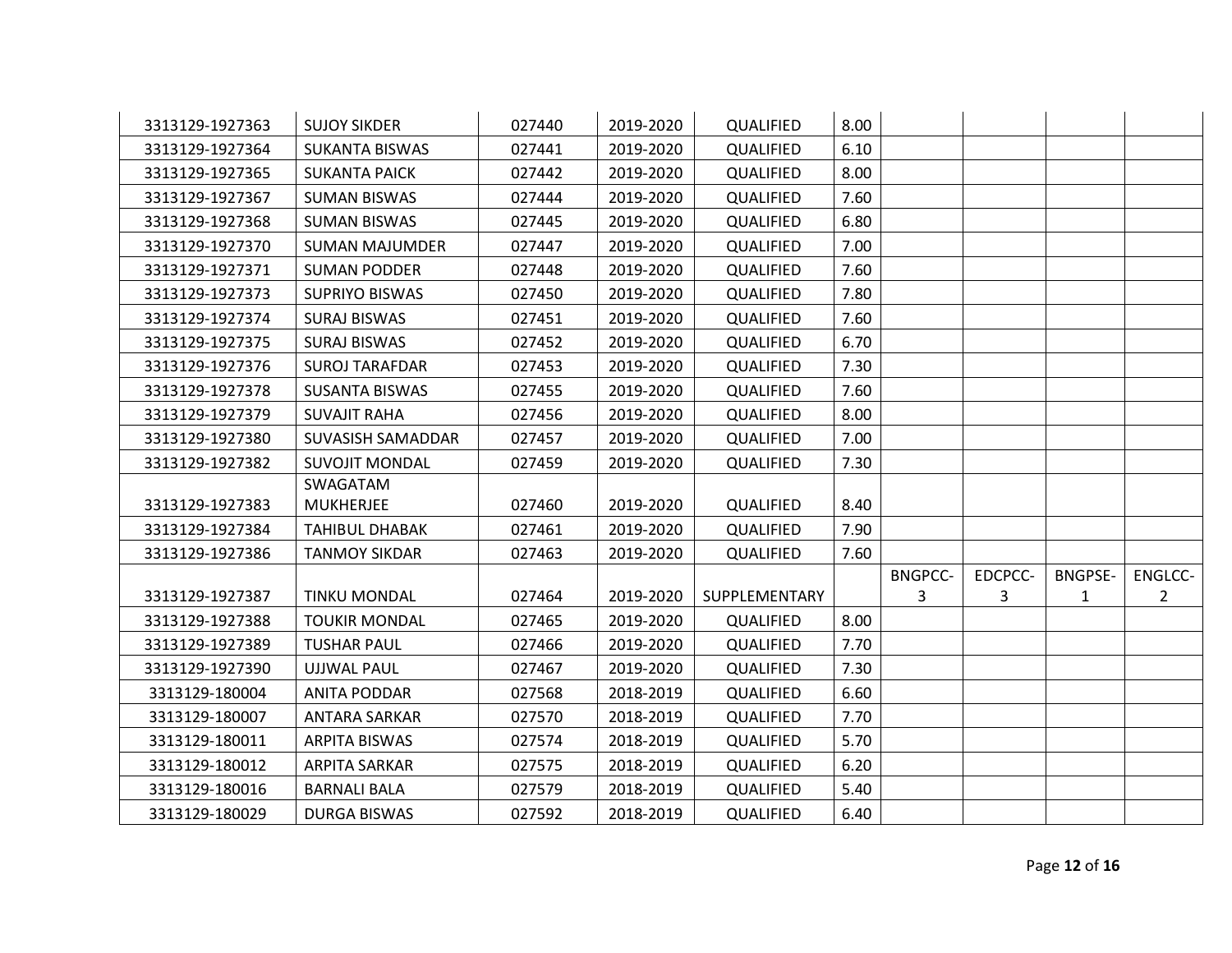| 3313129-180030 | <b>INDRANI BISWAS</b> | 027593 | 2018-2019 | QUALIFIED     | 5.50 |          |  |
|----------------|-----------------------|--------|-----------|---------------|------|----------|--|
| 3313129-180039 | KAJAL MANDAL          | 027602 | 2018-2019 | QUALIFIED     | 5.50 |          |  |
| 3313129-180054 | <b>MANISA SARKAR</b>  | 027617 | 2018-2019 | QUALIFIED     | 6.70 |          |  |
| 3313129-180055 | <b>MANISHA BAIN</b>   | 027618 | 2018-2019 | QUALIFIED     | 6.70 |          |  |
| 3313129-180062 | MITHU BISWAS          | 027625 | 2018-2019 | QUALIFIED     | 6.00 |          |  |
| 3313129-180065 | <b>MOUSUMI BISWAS</b> | 027628 | 2018-2019 | QUALIFIED     | 6.70 |          |  |
| 3313129-180071 | <b>MUNMUN BAIDYA</b>  | 027633 | 2018-2019 | QUALIFIED     | 6.10 |          |  |
| 3313129-180073 | NAMITA ADHIKARY       | 027635 | 2018-2019 | QUALIFIED     | 5.80 |          |  |
| 3313129-180079 | PAYEL BYAPARI         | 027641 | 2018-2019 | QUALIFIED     | 5.40 |          |  |
| 3313129-180081 | PINKI MALAKAR         | 027643 | 2018-2019 | QUALIFIED     | 7.00 |          |  |
| 3313129-180087 | PRIYA DAS             | 027649 | 2018-2019 | QUALIFIED     | 6.20 |          |  |
| 3313129-180089 | PRIYA MALLICK         | 027651 | 2018-2019 | QUALIFIED     | 6.20 |          |  |
| 3313129-180093 | PRIYANKA HALDER       | 027655 | 2018-2019 | QUALIFIED     | 7.30 |          |  |
| 3313129-180096 | PRIYANKA SARKAR       | 027658 | 2018-2019 | QUALIFIED     | 5.80 |          |  |
| 3313129-180115 | RIMPA BISWAS          | 027677 | 2018-2019 | QUALIFIED     | 6.40 |          |  |
| 3313129-180124 | RITA GHOSH            | 027686 | 2018-2019 | QUALIFIED     | 5.80 |          |  |
| 3313129-180125 | RIYA HALDAR           | 027687 | 2018-2019 | QUALIFIED     | 7.20 |          |  |
| 3313129-180129 | <b>RUMANA BISWAS</b>  | 027691 | 2018-2019 | QUALIFIED     | 6.40 |          |  |
| 3313129-180133 | <b>RUPA HALDER</b>    | 027695 | 2018-2019 | QUALIFIED     | 6.50 |          |  |
| 3313129-180146 | SANDHYA HALDER        | 027708 | 2018-2019 | QUALIFIED     | 6.10 |          |  |
| 3313129-180147 | SANGITA ADHIKARY      | 027709 | 2018-2019 | QUALIFIED     | 5.80 |          |  |
| 3313129-180153 | SHILPA SADHUKHAN      | 027715 | 2018-2019 | QUALIFIED     | 6.20 |          |  |
| 3313129-180154 | SHILPI BYAPARI        | 027716 | 2018-2019 | QUALIFIED     | 7.10 |          |  |
| 3313129-180155 | SHIPRA BAIDYA         | 027717 | 2018-2019 | QUALIFIED     | 6.50 |          |  |
| 3313129-180156 | SINA SEN              | 027718 | 2018-2019 | QUALIFIED     | 6.80 |          |  |
| 3313129-180160 | <b>SOMA SARKAR</b>    | 027722 | 2018-2019 | QUALIFIED     | 5.60 |          |  |
| 3313129-180164 | <b>SUCHARITA PAUL</b> | 027726 | 2018-2019 | SUPPLEMENTARY |      | PLSPCC-3 |  |
| 3313129-180166 | <b>SUDIPTA PAUL</b>   | 027728 | 2018-2019 | QUALIFIED     | 6.40 |          |  |
| 3313129-180168 | <b>SUJATA BISWAS</b>  | 027730 | 2018-2019 | QUALIFIED     | 7.20 |          |  |
| 3313129-180172 | <b>SUMANA SARKAR</b>  | 027734 | 2018-2019 | QUALIFIED     | 6.30 |          |  |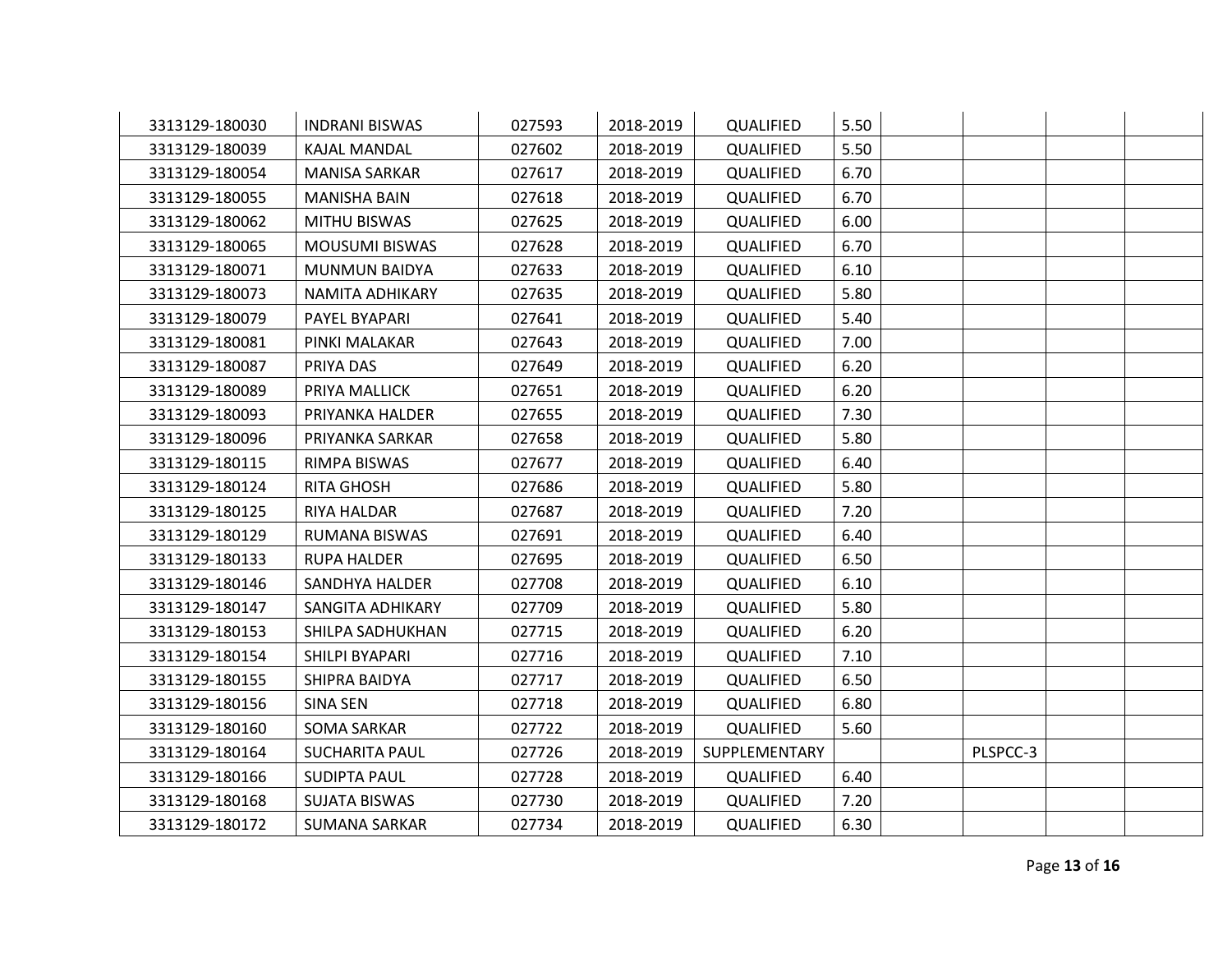| 3313129-180174 | <b>SUMI BALA</b>       | 027736 | 2018-2019 | SUPPLEMENTARY |      | PLSPCC-3 |  |
|----------------|------------------------|--------|-----------|---------------|------|----------|--|
| 3313129-180175 | <b>SUMITA BISWAS</b>   | 027737 | 2018-2019 | QUALIFIED     | 5.60 |          |  |
| 3313129-180177 | <b>SUSAMA BISWAS</b>   | 027739 | 2018-2019 | QUALIFIED     | 6.50 |          |  |
|                | <b>SUSMITA</b>         |        |           |               |      |          |  |
| 3313129-180179 | CHAKRABARTY            | 027741 | 2018-2019 | QUALIFIED     | 6.40 |          |  |
| 3313129-180180 | <b>SUSMITA MAJHI</b>   | 027742 | 2018-2019 | QUALIFIED     | 6.40 |          |  |
| 3313129-180181 | <b>SUSMITA MONDAL</b>  | 027743 | 2018-2019 | QUALIFIED     | 6.40 |          |  |
| 3313129-180183 | <b>SWAPNA BISWAS</b>   | 027745 | 2018-2019 | QUALIFIED     | 5.60 |          |  |
| 3313129-180186 | <b>UJJALA SARKAR</b>   | 027748 | 2018-2019 | QUALIFIED     | 6.40 |          |  |
| 3313129-180187 | ABHIJIT KARMAKAR       | 027749 | 2018-2019 | QUALIFIED     | 6.40 |          |  |
| 3313129-180190 | <b>AJIT HIRA</b>       | 027752 | 2018-2019 | QUALIFIED     | 6.10 |          |  |
| 3313129-180196 | <b>AMIT MONDAL</b>     | 027758 | 2018-2019 | QUALIFIED     | 5.40 |          |  |
| 3313129-180198 | <b>AMIT SARKAR</b>     | 027760 | 2018-2019 | QUALIFIED     | 6.10 |          |  |
| 3313129-180200 | <b>AMOY PANDEY</b>     | 027762 | 2018-2019 | QUALIFIED     | 5.80 |          |  |
| 3313129-180203 | <b>ANKUR BISWAS</b>    | 027765 | 2018-2019 | QUALIFIED     | 5.40 |          |  |
| 3313129-180211 | ARBA BISWAS            | 028053 | 2018-2019 | QUALIFIED     | 6.10 |          |  |
| 3313129-180213 | ARPAN HALDAR           | 027774 | 2018-2019 | QUALIFIED     | 6.40 |          |  |
| 3313129-180214 | ARUP SHAKHARU          | 027775 | 2018-2019 | QUALIFIED     | 6.10 |          |  |
| 3313129-180216 | <b>ASHUTOSH MONDAL</b> | 027777 | 2018-2019 | QUALIFIED     | 6.10 |          |  |
| 3313129-180219 | <b>AVIJIT BISWAS</b>   | 027780 | 2018-2019 | QUALIFIED     | 5.80 |          |  |
| 3313129-180222 | <b>BAPAN BALA</b>      | 027783 | 2018-2019 | QUALIFIED     | 6.40 |          |  |
| 3313129-180245 | <b>BISWAJIT ROY</b>    | 027806 | 2018-2019 | QUALIFIED     | 6.30 |          |  |
| 3313129-180246 | <b>BISWARUP BISWAS</b> | 027807 | 2018-2019 | QUALIFIED     | 5.80 |          |  |
| 3313129-180248 | <b>BIVASH MAJUMDAR</b> | 027809 | 2018-2019 | QUALIFIED     | 5.70 |          |  |
| 3313129-180260 | <b>DEBJIT GHOSH</b>    | 027820 | 2018-2019 | QUALIFIED     | 7.30 |          |  |
| 3313129-180272 | <b>GOPAL PAUL</b>      | 027831 | 2018-2019 | QUALIFIED     | 5.80 |          |  |
| 3313129-180273 | <b>GOURAV SIKDAR</b>   | 027832 | 2018-2019 | QUALIFIED     | 6.10 |          |  |
| 3313129-180276 | <b>HASIBUL MONDAL</b>  | 027835 | 2018-2019 | QUALIFIED     | 6.10 |          |  |
| 3313129-180277 | <b>HRIDAY ADHIKARY</b> | 027836 | 2018-2019 | QUALIFIED     | 6.10 |          |  |
| 3313129-180278 | <b>HRIDAY BISWAS</b>   | 027837 | 2018-2019 | QUALIFIED     | 6.20 |          |  |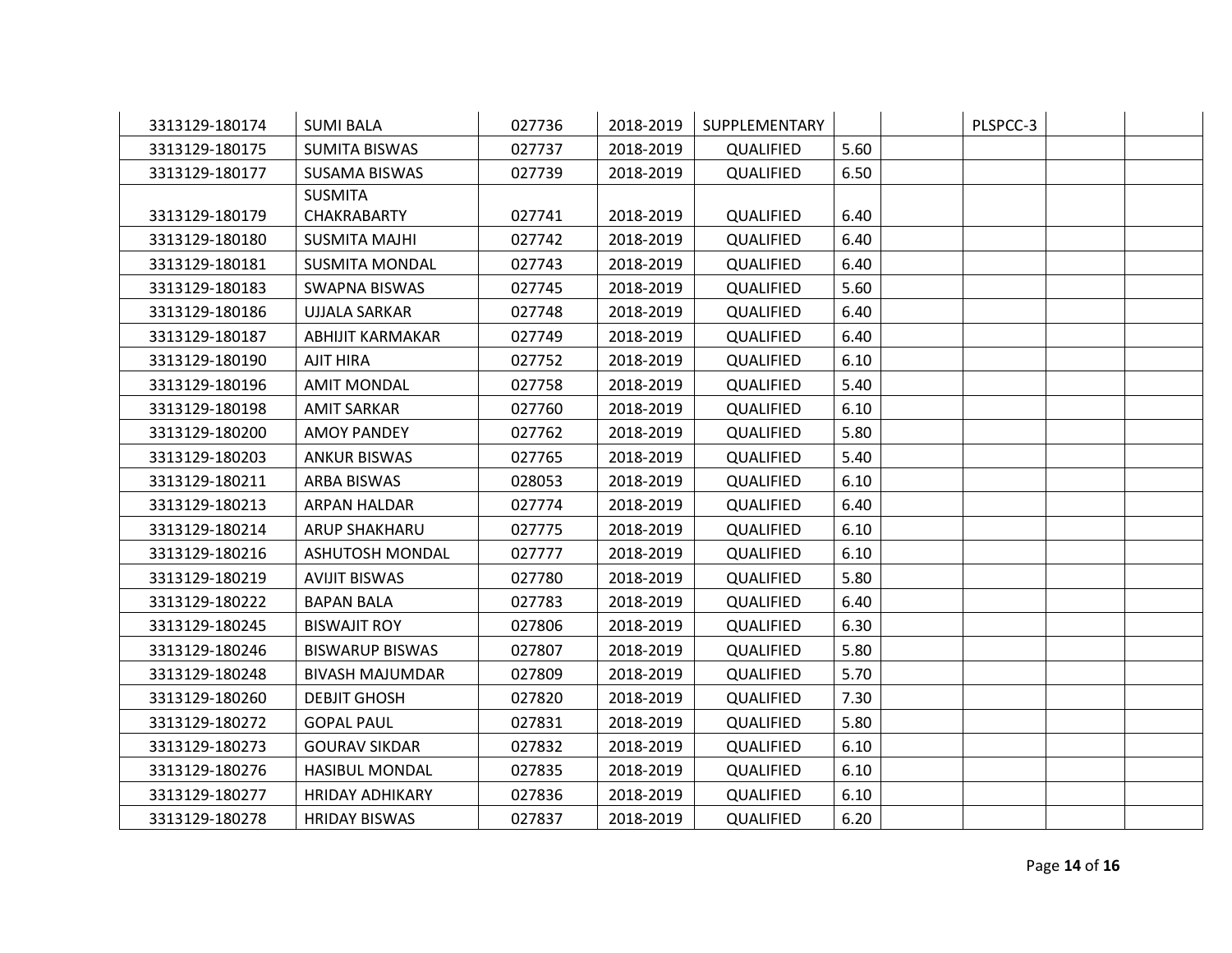| 3313129-180279 | <b>INDRAJIT BISWAS</b>   | 028056 | 2018-2019 | QUALIFIED     | 6.70 |                |          |                |                |
|----------------|--------------------------|--------|-----------|---------------|------|----------------|----------|----------------|----------------|
| 3313129-180280 | <b>INDRAJIT SAMADDER</b> | 027838 | 2018-2019 | QUALIFIED     | 6.40 |                |          |                |                |
| 3313129-180295 | <b>MAMAN MONDAL</b>      | 027853 | 2018-2019 | QUALIFIED     | 5.20 |                |          |                |                |
| 3313129-180303 | <b>NARATTAM BISWAS</b>   | 027861 | 2018-2019 | QUALIFIED     | 6.90 |                |          |                |                |
| 3313129-180304 | NARUGOPAL ROY            | 027862 | 2018-2019 | QUALIFIED     | 6.80 |                |          |                |                |
|                |                          |        |           |               |      | <b>BNGPCC-</b> |          |                |                |
| 3313129-180308 | PABITRA KARAMUDI         | 027866 | 2018-2019 | SUPPLEMENTARY |      | 3              | PLSPCC-3 |                |                |
| 3313129-180310 | PALASH MANDAL            | 027868 | 2018-2019 | QUALIFIED     | 6.00 |                |          |                |                |
| 3313129-180314 | PARTHA BISWAS            | 027872 | 2018-2019 | QUALIFIED     | 5.70 |                |          |                |                |
| 3313129-180316 | PARTHA SARKAR            | 027874 | 2018-2019 | QUALIFIED     | 5.40 |                |          |                |                |
| 3313129-180321 | PRABHAKAR ROY            | 027879 | 2018-2019 | QUALIFIED     | 5.40 |                |          |                |                |
| 3313129-180327 | <b>PRANTO HALDER</b>     | 027884 | 2018-2019 | QUALIFIED     | 6.10 |                |          |                |                |
| 3313129-180328 | PRINCH BISWAS            | 027885 | 2018-2019 | QUALIFIED     | 6.30 |                |          |                |                |
| 3313129-180330 | PRITAM ROY               | 027887 | 2018-2019 | QUALIFIED     | 7.50 |                |          |                |                |
|                |                          |        |           |               |      | <b>BNGPCC-</b> | PEDPCC-  | <b>BNGPSE-</b> | <b>ENGLCC-</b> |
|                |                          |        |           |               |      |                |          |                |                |
| 3313129-180334 | <b>PRODIP DAS</b>        | 027891 | 2018-2019 | SUPPLEMENTARY |      | 3              | 3        | 1              | $\overline{2}$ |
| 3313129-180346 | <b>RAHUL GHOSH</b>       | 027903 | 2018-2019 | QUALIFIED     | 5.50 |                |          |                |                |
| 3313129-180350 | <b>RAJAT MONDAL</b>      | 027907 | 2018-2019 | QUALIFIED     | 5.80 |                |          |                |                |
| 3313129-180355 | <b>RAJIB KHAN</b>        | 027912 | 2018-2019 | QUALIFIED     | 5.10 |                |          |                |                |
| 3313129-180359 | RAJU MALAKAR             | 027916 | 2018-2019 | QUALIFIED     | 6.30 |                |          |                |                |
| 3313129-180361 | RAKESH MAJUMDER          | 027918 | 2018-2019 | QUALIFIED     | 6.10 |                |          |                |                |
| 3313129-180371 | <b>RIAJ MALLICK</b>      | 027928 | 2018-2019 | QUALIFIED     | 6.00 |                |          |                |                |
| 3313129-180374 | <b>RIPAN BISWAS</b>      | 027931 | 2018-2019 | QUALIFIED     | 7.00 |                |          |                |                |
| 3313129-180376 | <b>RITTIK DEY</b>        | 027933 | 2018-2019 | QUALIFIED     | 5.40 |                |          |                |                |
| 3313129-180377 | RIYAJ MONDAL             | 027934 | 2018-2019 | QUALIFIED     | 5.80 |                |          |                |                |
| 3313129-180378 | RIYAZ KHAN               | 027935 | 2018-2019 | QUALIFIED     | 5.80 |                |          |                |                |
| 3313129-180380 | <b>ROUF MONDAL</b>       | 027937 | 2018-2019 | QUALIFIED     | 7.30 |                |          |                |                |
| 3313129-180382 | SAHARUKH KHA             | 027939 | 2018-2019 | QUALIFIED     | 6.10 |                |          |                |                |
|                |                          |        |           |               |      | <b>BNGPCC-</b> | EDCPCC-  | <b>BNGPSE-</b> | ENGLCC-        |